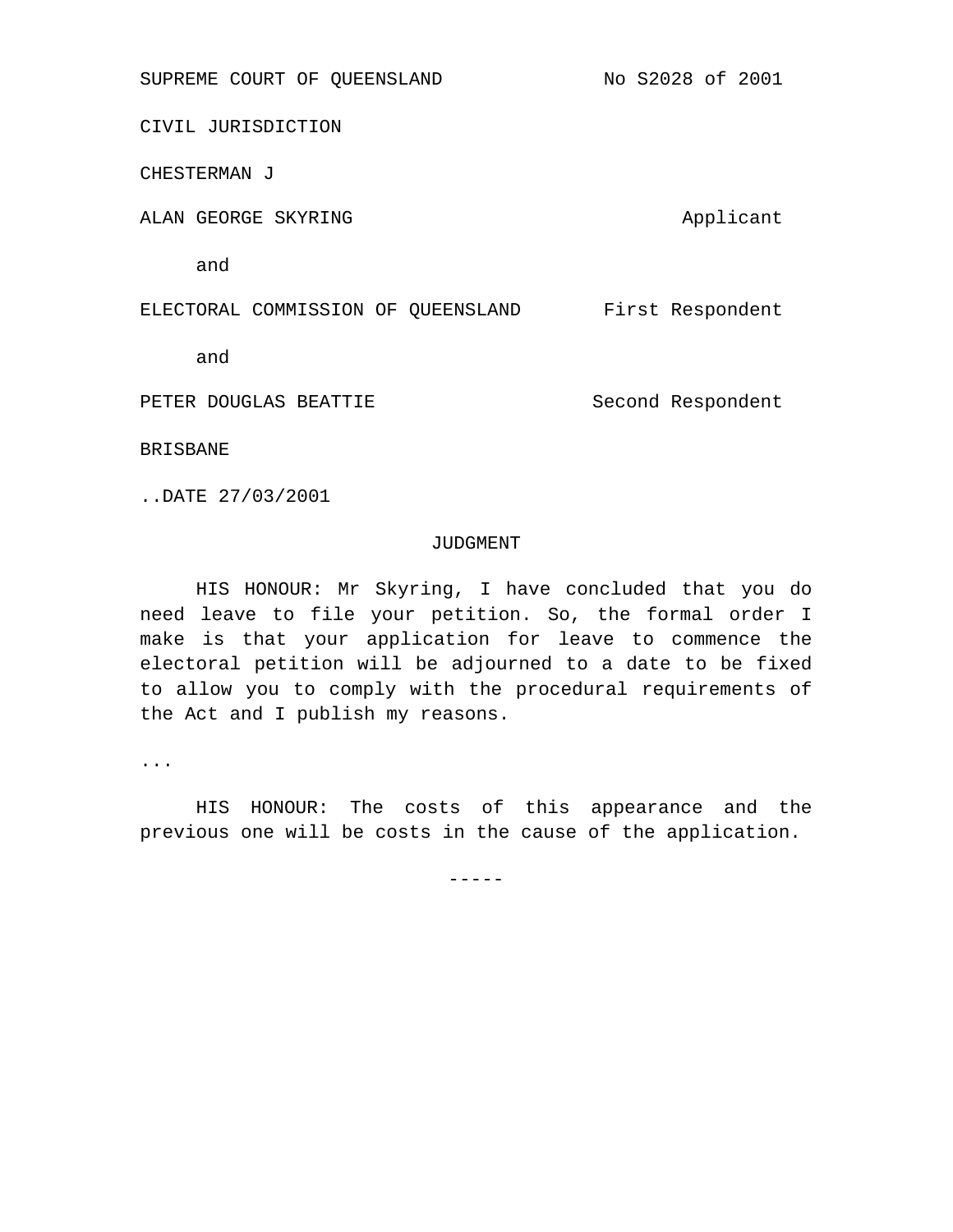SUPREME COURT OF QUEENSLAND FILE NO: S 2028 of 2001 CITATION: *Skyring v Electoral Commission of Queensland & Anor* [2001] QSC 080

PARTIES:

ALAN GEORGE SKYRING (applicant)

v

ELECTORAL COMMISSION OF QUEENSLAND (first respondent)

AND

PETER DOUGLAS BEATTIE (second respondent)

DIVISION: Trial

DELIVERED ON: 27 March 2001

DELIVERED AT: Brisbane

HEARING DATE: 12 March 2001

JUDGE: Chesterman J

ORDER: The application for leave is adjourned to a date to be fixed.

CATCHWORDS:

PROCEDURE - QUEENSLAND - JURISDICTION AND GENERALLY - Where the applicant is a vexatious litigant under the *Vexatious Litigants Act* - Whether the applicant needs leave to institute proceedings under the *Vexatious Litigants Act* - Whether a judge sitting in the Court of Disputed Returns sits in a judicial capacity or as an individual

*Elections Act* 1915 (Qld)

*Electoral Act* 1918 (Cmth) s. 354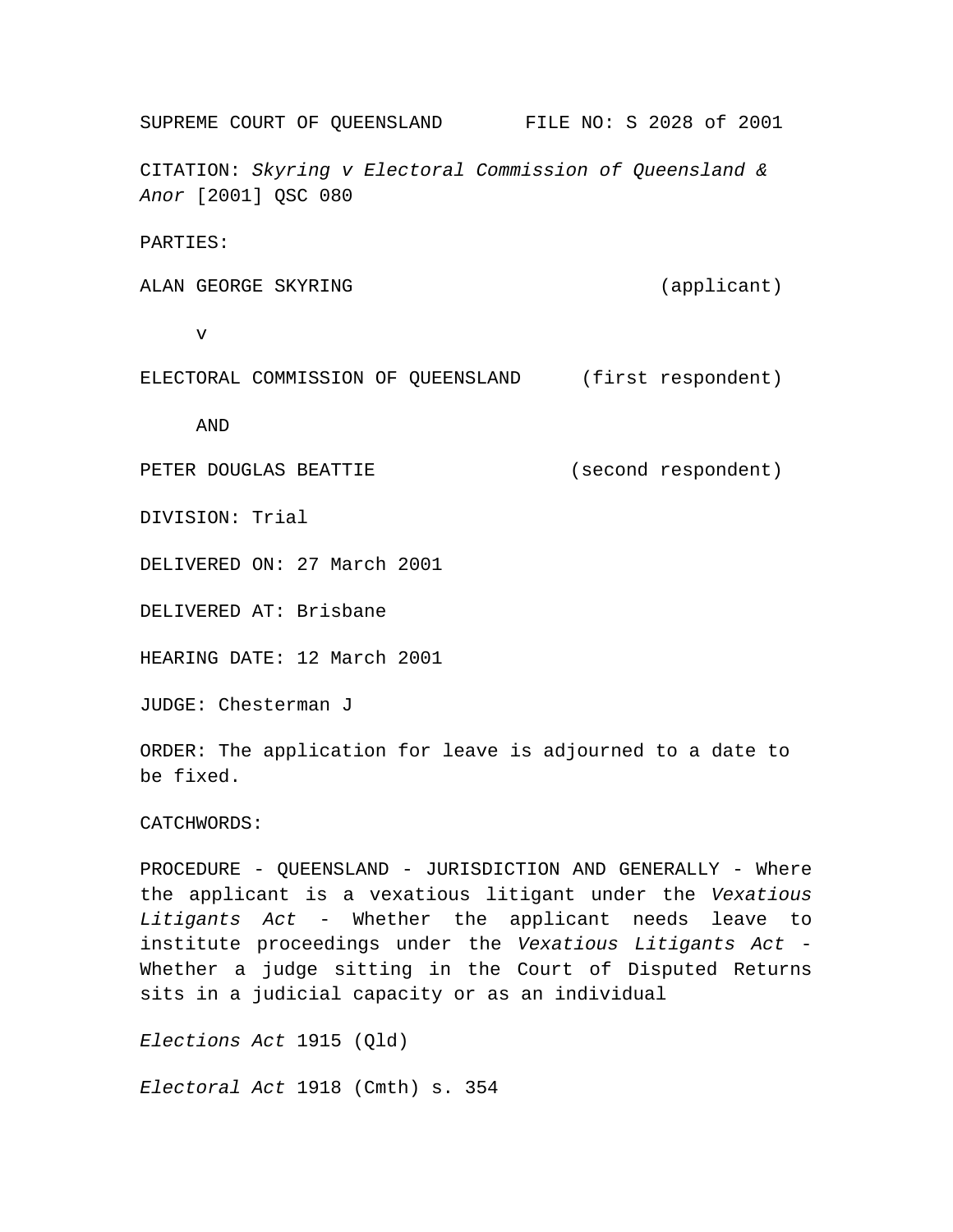*Electoral Act* 1992 (Qld) s. 78, s. 85, s.127, s.128, s.129, s.130, s. 131, s.134, s.136, s. 137

*The Constitution* (Cmth) s. 73

*Vexatious Litigants Act* 1981 (Qld) s.2, s. 3, s. 8, s. 9A

*Grollo v Palmer* (1995) 184 CLR 348, cited.

*Holmes v Angwin* (1906) 4 CLR 297, distinguished.

*Sue v Hill* (1999) 73 ALJR 1016, followed.

*Webb v Hanlon* (1938) 61 CLR 313, cited.

COUNSEL: Mr. A.G. Skyring for the applicant (selfrepresented) Mr. K.A. Parrott for the respondents SOLICITORS: Crown Solicitor for the respondents

[1] **CHESTERMAN J**: The applicant stood as a candidate for the seat of Brisbane Central at the elections for the Legislative Assembly held on 17 February last. The seat was won by the second respondent. Early in March the applicant attempted to file in the Registry of the Supreme Court a petition addressed to the Court of Disputed Returns seeking a declaration that the second respondent was not lawfully returned as the member for Brisbane Central; an order that instead he be returned to represent the electorate; and a declaration that none of the candidates elected to Parliament had validly nominated and none was therefore eligible to become members of the Legislative Assembly. The petition seeks, in consequence, an order that new elections be held.

[2] Although the petition is a lengthy document in essence it advances two grounds in support of the relief sought. The first is that s 85(1) of the *Electoral Act* 1992 (Qld), which requires a candidate for election to pay a deposit of \$250 in cash or by bank cheque, can only be satisfied by a payment of the amount in gold coin. The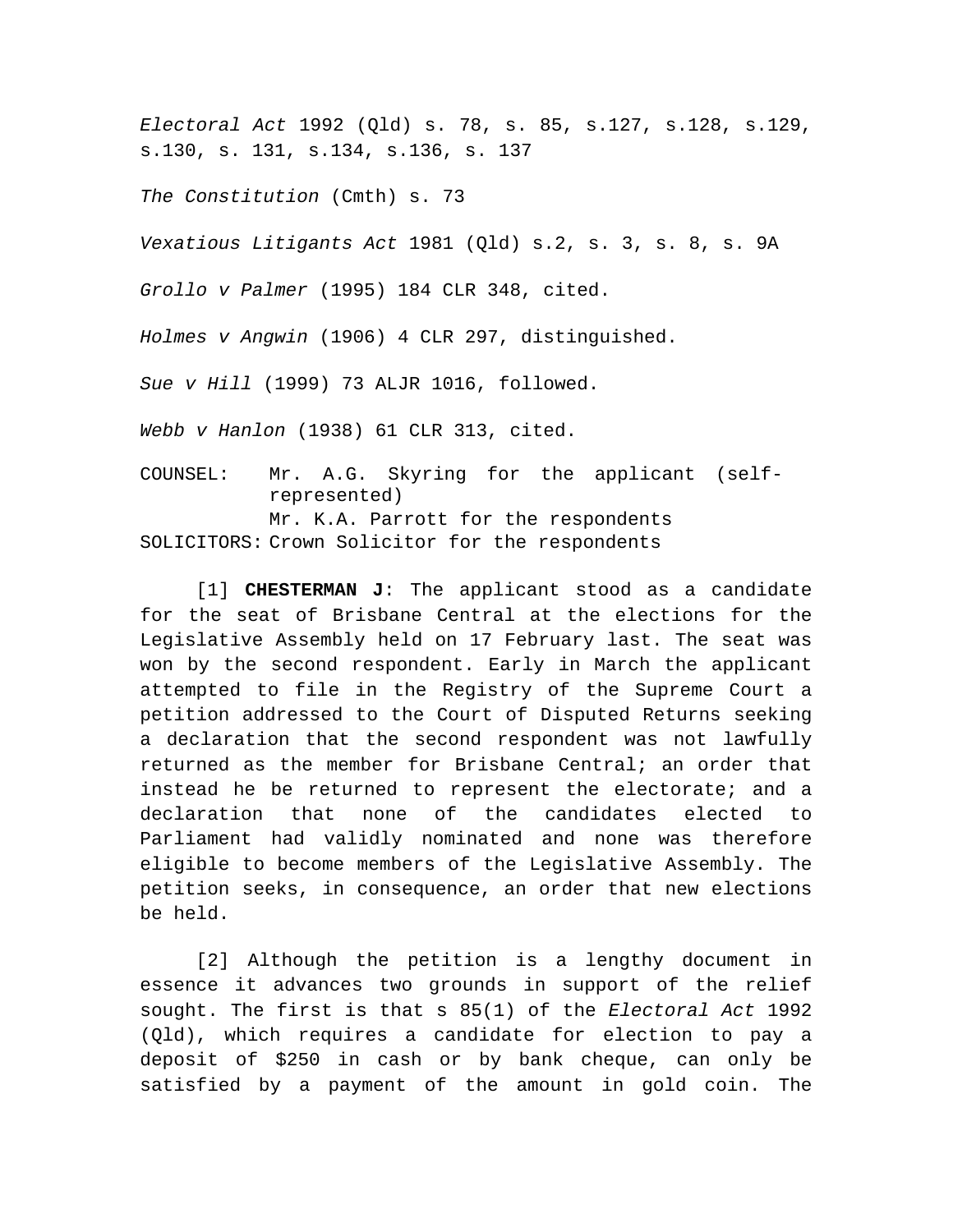applicant paid his deposit in gold coin but alleges (no doubt correctly) that no other candidate did so.

The second ground is that the officer of Governor was abolished on 14 February 1986 and could only lawfully be reinstated pursuant to a referendum which has never been held. It follows, so the petition seems to allege, that every gubernatorial act since February 1986 is inefficacious. Therefore no letters patent or order in council made by any Governor since 14 February 1986 has any lawful effect, and, in particular, the writ issued by the Governor pursuant to s 78 of the *Electoral Act* for the recent election was invalid.

It is not clear from the petition why, if the second point is good, the applicant should have spent \$1,269 to buy gold coins having a face value of \$250 in order to stand at an invalid election, or why the court should order that he be returned as a member of Parliament when the entire election was unlawful. It may be ironic that, on the applicant's submission, the very Electoral Act on which he bases his petition is a nullity, having received Royal Assent from a Governor incompetent to act in that regard.

[3] The Registrar declined to accept the applicant's petition because on 5 April 1995 White J had declared him to be a vexatious litigant under s 3 of the Vexatious *Litigants Act* 1981 (Qld). That section provides that:

"If the Supreme Court or a Judge thereof is satisfied that a person has frequently and without reasonable ground instituted vexatious legal proceedings . . . the . . . Court or . . . Judge may after hearing such person ... declare such person ... to be a vexatious litigant."

Section 8 of the Act provides that a declared vexatious litigant may not institute or take any legal proceedings without first obtaining the leave of the court or a judge thereof. Section 2(1) of the *Vexatious Litigants Act* defines "legal proceedings" to mean: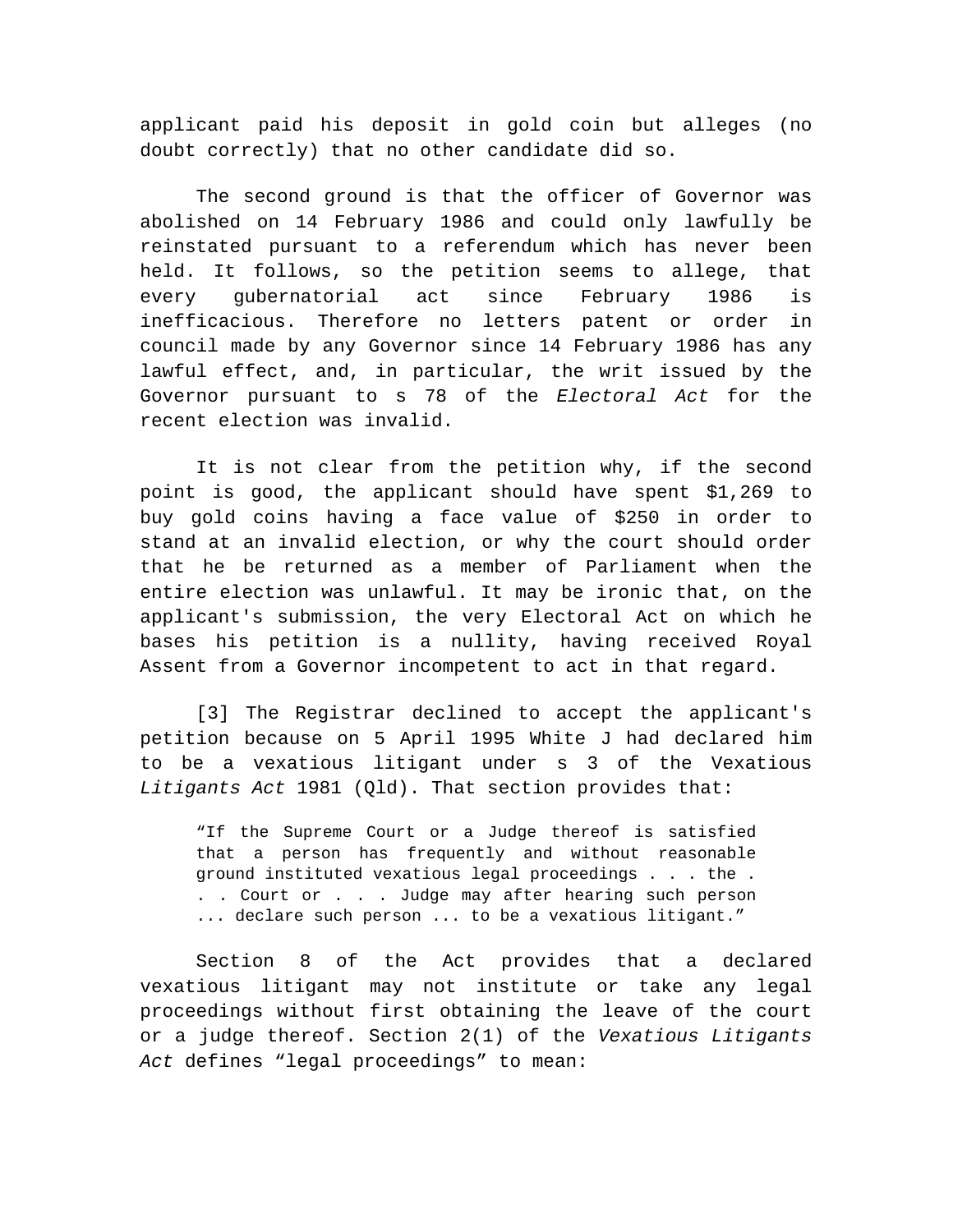"any cause, matter, action, suit, or proceeding of any kind within the jurisdiction of any court or tribunal..."

Section 9A sets out the procedure to be followed by a declared vexatious litigant who seeks leave to commence proceedings. The section allows the person against whom the litigant wishes to commence proceedings 45 days to oppose the application by affidavit. The section also makes provision for adequate service of the intended process on the putative defendant.

[4] On 5 March 2001 the applicant filed an application for leave to file his petition and a supporting affidavit. His application came before Mackenzie J *ex parte* on 8 March. It was adjourned with a direction that the applicant serve copies of his application, affidavit and petition on the Crown solicitor who might be expected to accept service on behalf of the named respondents. This step was taken and the matter was argued on 12 March 2001.

[5] The applicant, who appeared in person, has not complied with the provisions of s 9A and Mr Parrott who appeared for the respondents insists that the statutory procedure be followed before the respondents should be required to resist the application for leave to institute proceedings is heard. The respondents, in essence, object to having to deal with the matter in such an abbreviated timeframe. It is pointed out that the applicant will not be prejudiced by an adjournment of the application while the statutory procedures are complied with because s 9A(4A) extends the time limited for filing the petition to a date 14 days after the grant of leave to institute proceedings.

[6] The applicant's real point is that he does not need leave to institute his challenge to the second respondent's election and that he made the application only because of the Registrar's refusal to accept his petition. The point involves a question of law which was argued on the basis that, if the applicant succeeded, I would make an order directing the Registrar to accept the petition. On the other hand if the applicant did not make good his point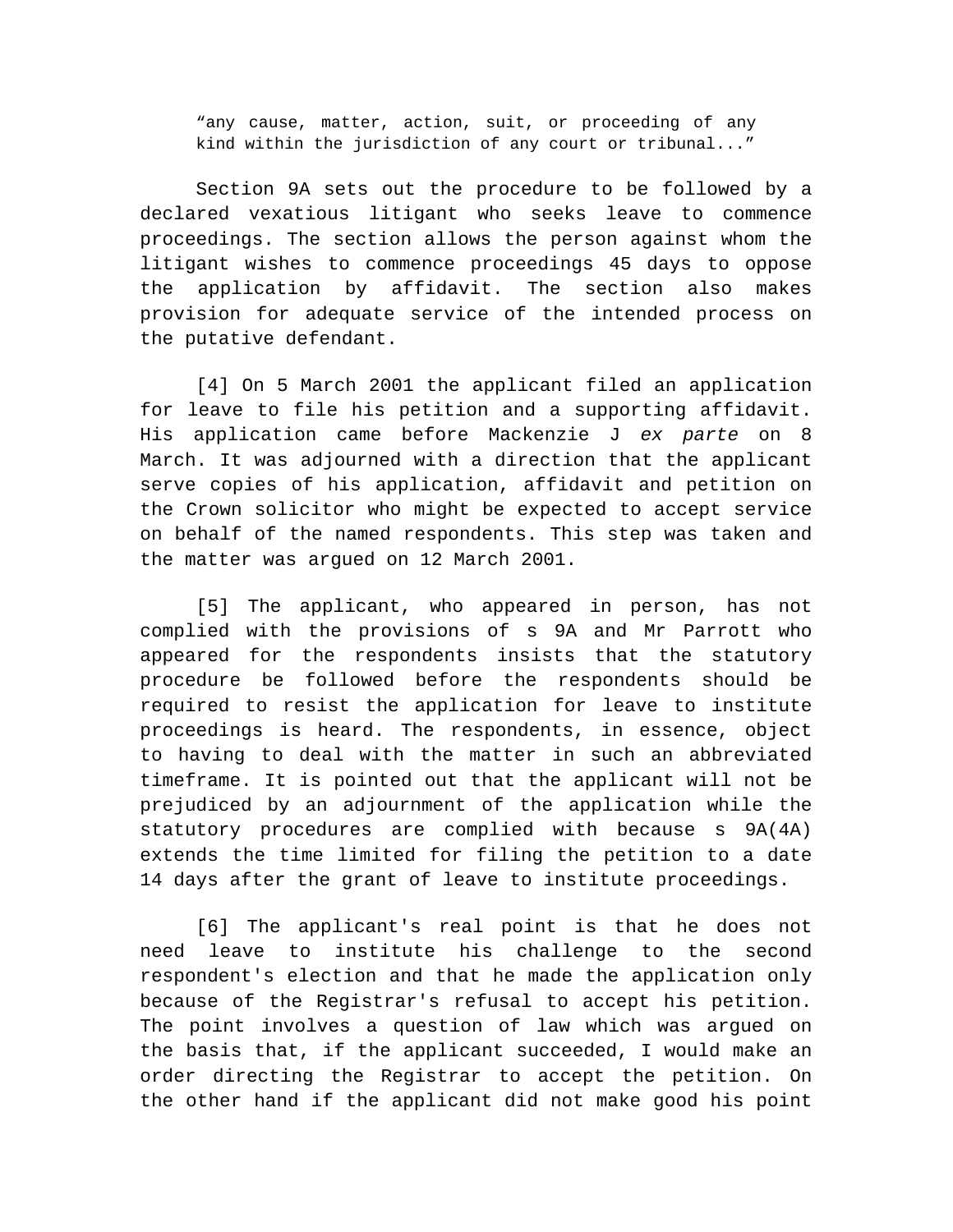his application for leave would be adjourned until he had fulfilled the procedural requirements of the *Vexatious Litigants Act*.

[7] The point at issue is whether the prohibition contained in the *Vexatious Litigants Act* applies to proceeding in the Court of Disputed Returns. Read literally s 8 of the *Vexatious Litigants Act* applies to election petitions determined by the Court of Disputed Returns which is, after all, made a Court by Part 8 of the Electoral Act. Legal proceedings are defined by the *Vexatious Litigants Act* to mean any proceeding within the jurisdiction of any court and these words are apt to catch proceedings commenced by a petition to the Court of Disputed Returns. Despite the width of the definition the applicant argues that it does not extend to the Court of Disputed Returns because, properly understood, that institution is not a court at all. The judge who is appointed to constitute it does not sit as a judge exercising the jurisdiction of the court but as a person designated to perform the functions described in the *Electoral Act*.

[8] There is authority for the proposition. *Holmes v Angwin* (1906) 4 CLR 297 concerned an appeal to the High Court from the Supreme Court of Western Australia sitting as a Court of Disputed Returns under the *Electoral Act* of that state. It was held that the judge appointed to hear the petition was not the "Supreme Court" for the purposes of s 73 of the Australian Constitution and, therefore, no appeal laid to the High Court. Griffith CJ said (304-307):

"Before the Act of 1904 there was an Act ... passed in 1899 by which a Court of Disputed Returns was constituted. That court consisted of two judges of the Supreme Court, but it was not the Supreme Court, and did not exercise the jurisdiction of the Supreme Court. The two members of the Supreme Court were personally designated to exercise the powers of the new Court, which were conferred in language almost verbally identical with that of . . . the Act of 1904 now under consideration. ... By s 163 it is enacted that the Court shall be constituted by "a judge sitting in open court" ...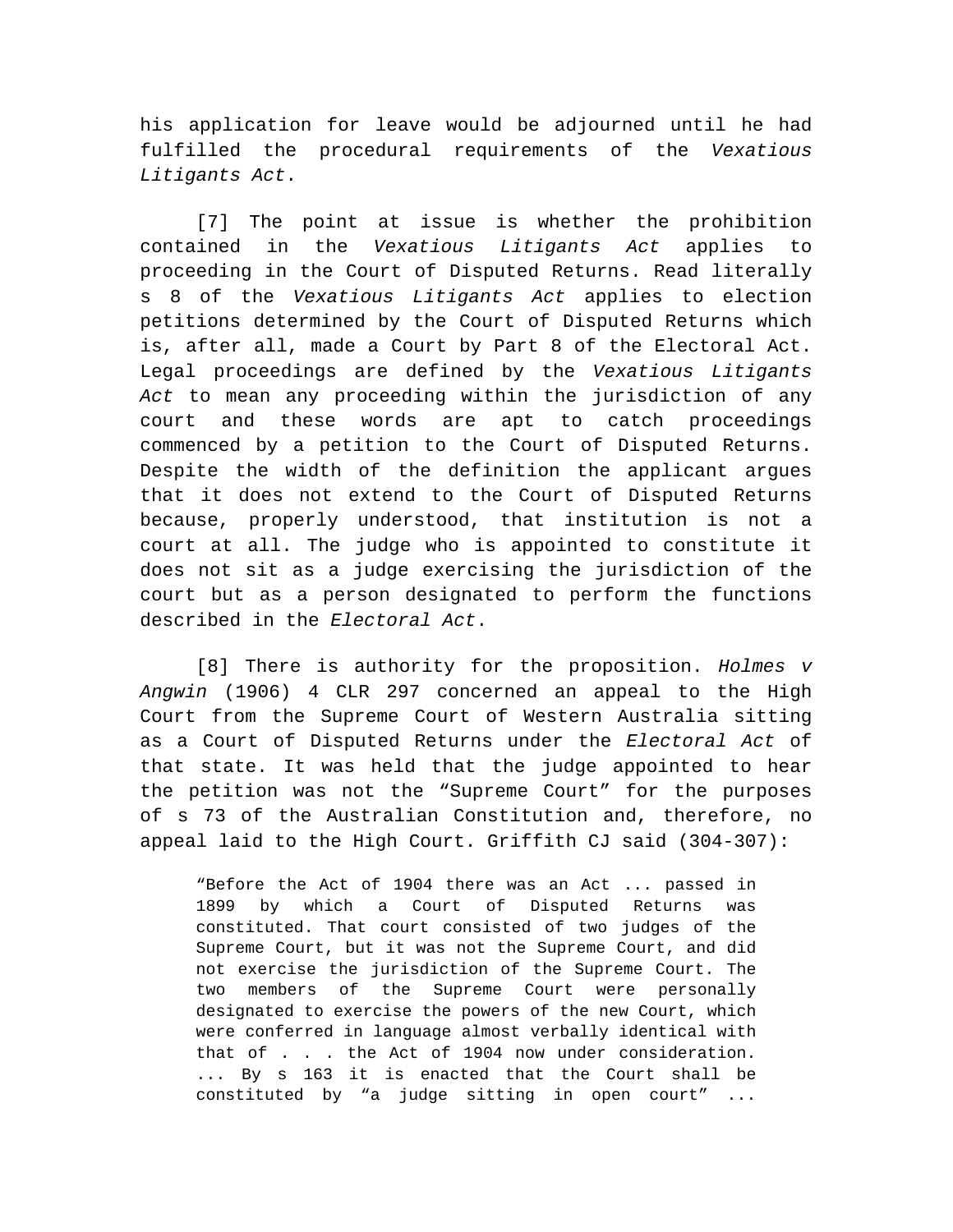Although s 159 says that the Supreme Court should have jurisdiction, yet in substance it is not the Supreme Court, in the sense in which that term is used in the Constitution, that has jurisdiction, but that the real Tribunal is a new Tribunal consisting of a judge of the Supreme Court as a *persona designata* to whose arbitrament the necessary questions of fact are to be referred for the assistance of the House of Parliament."

Barton J said at 309:

"... it is not in the character of lawyers, but in the character of men whose arbitrament would be fair and should be final that the powers committed to the Supreme Court whether designated as Judges or collectively designated as the Court. If then, as my opinion is, this is not the creation of a new jurisdiction but the transfer of an incident of the legislative and deliberative power to the court for special purposes ... there is a clear line drawn between the decision of the Supreme Court upon an election petition and that judgment decree order or sentence which is the object of the provision in the constitution."

[9] *Webb v Hanlon* (1938) 61 CLR 313 was to the same effect. It concerned the Court of Disputed Returns constituted by the *Elections Act* 1915 (Qld). Section 101 established an Elections Tribunal "which shall be constituted by a Judge of the Supreme Court (and) shall be a Court of Record". The Chief Justice was required to notify the speaker of the Legislative Assembly each year of "the name of one of the Judges ... who will ... preside at sittings of the Elections Tribunal".

Latham CJ said (319):

"I agree that the Elections Tribunal is not the Supreme Court of Queensland and that the judge constituting the tribunal does not in that tribunal exercise any functions as a judge of the Supreme Court. Section 101 creates the tribunal by words which ... expressly provide that the tribunal shall be a court of record ... it must ...be held to be a new tribunal depending upon such creation and it cannot be identified with any other court."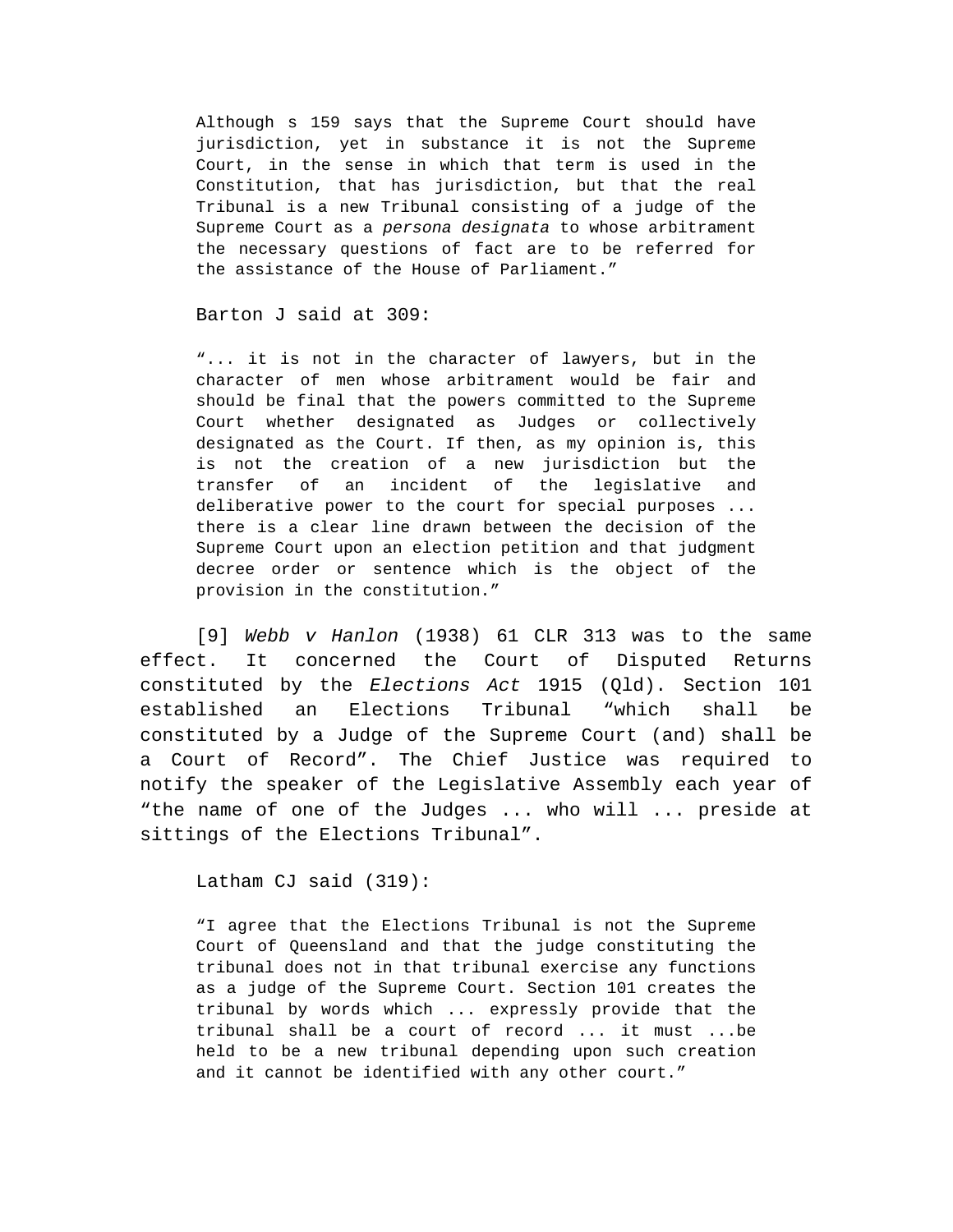Stark J at 324 and Evatt J at 330 expressed the same opinion.

[10] The distinction is between the vesting of power and duties in a specified individual ("designated person") because of his recognised attributes so that he acts in a personal capacity, detached from the court of which he is a member, or whether the powers are conferred on the court, any member of which may exercise the function. See *Grollo v Palmer* (1995) 184 CLR 348 at 360-362.

[11] If it were the case that s 127 of the *Electoral Act* conferred power on a judge constituting the Court of Disputed Returns as a designated person rather than on the Supreme Court there may be substance to the applicant's contention.

[12] Section 127 of the *Electoral Act* provides that:

- "(1) The Supreme Court is the Court of Disputed Returns for the purposes of this Act...
- (2) A single judge may constitute, and exercise all the jurisdiction and powers of the Court of Disputed Returns."

Section 128 provides that an election may be disputed by a petition to the Court of Disputed Returns in accordance with the provisions of Division 2 of Part 8 of the Act. Section 129 specifies by whom an election may be disputed and s 130 sets out the requirements of a valid petition. Section 134 is entitled "How Petition is to be Dealt with by a Court" and provides:

- "(1) The Court of Disputed Returns may conduct hearings and other proceedings in relation to the petition.
- (2) The Court must not have regard to legal forms and technicalities, and is not required to apply the rules of evidence.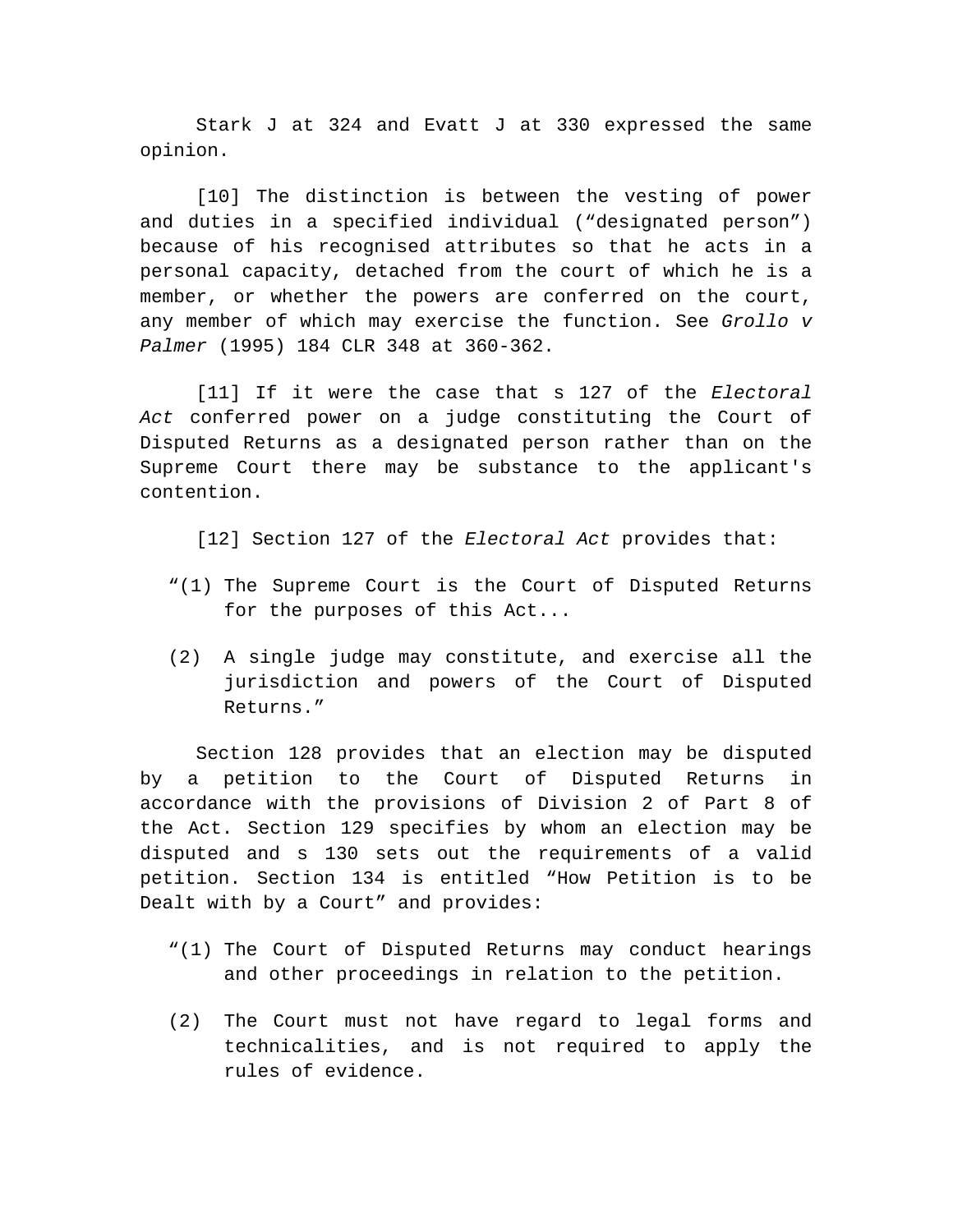- (3) The court must deal with the petition as quickly as is reasonable in the circumstances.
- $(4) \ldots$
- $(5)$  ...
- (6) The rules of court of the Supreme Court may include provision, not inconsistent with this division, with respect to the practices and procedures of the Court of Disputed Returns.
- $(7) \ldots$ "

Sections 136 and 137 set out the powers of the Court. It may order a new election or declare a candidate other than the one elected to be a member of the Legislative Assembly, or it may dismiss the petition.

[13] I do not think it possible to regard Part 8 of the *Electoral Act* as designating one or more persons to determine the validity of disputed elections. The language of s 127, s 131 and s 134(6) is inconsistent with that concept. The scheme of s 127 is that the particular jurisdiction of deciding contested elections to the Legislative Assembly is conferred on the Supreme Court, and the terms of s 8 of the *Vexatious Litigants Act* read with the definition of "legal proceedings" applies to proceedings within that special jurisdiction. Section 127(2) is inconsistent with the notion that the Court of Disputed Returns is, in reality, a person designated to perform certain functions independently of his or her appointment as a Judge of the Supreme Court. It is the Supreme Court that is made the Court of Disputed Returns and the clear implication of s 127(2) is that the court may exercise that jurisdiction sitting *in banc*. It is thus impossible to regard the Court of Disputed Returns as a designated person performing a function divorced from the jurisdiction of the court. Section 134(6) which provides that the Rules of the Supreme Court may include specific procedures when dealing with election petitions is a strong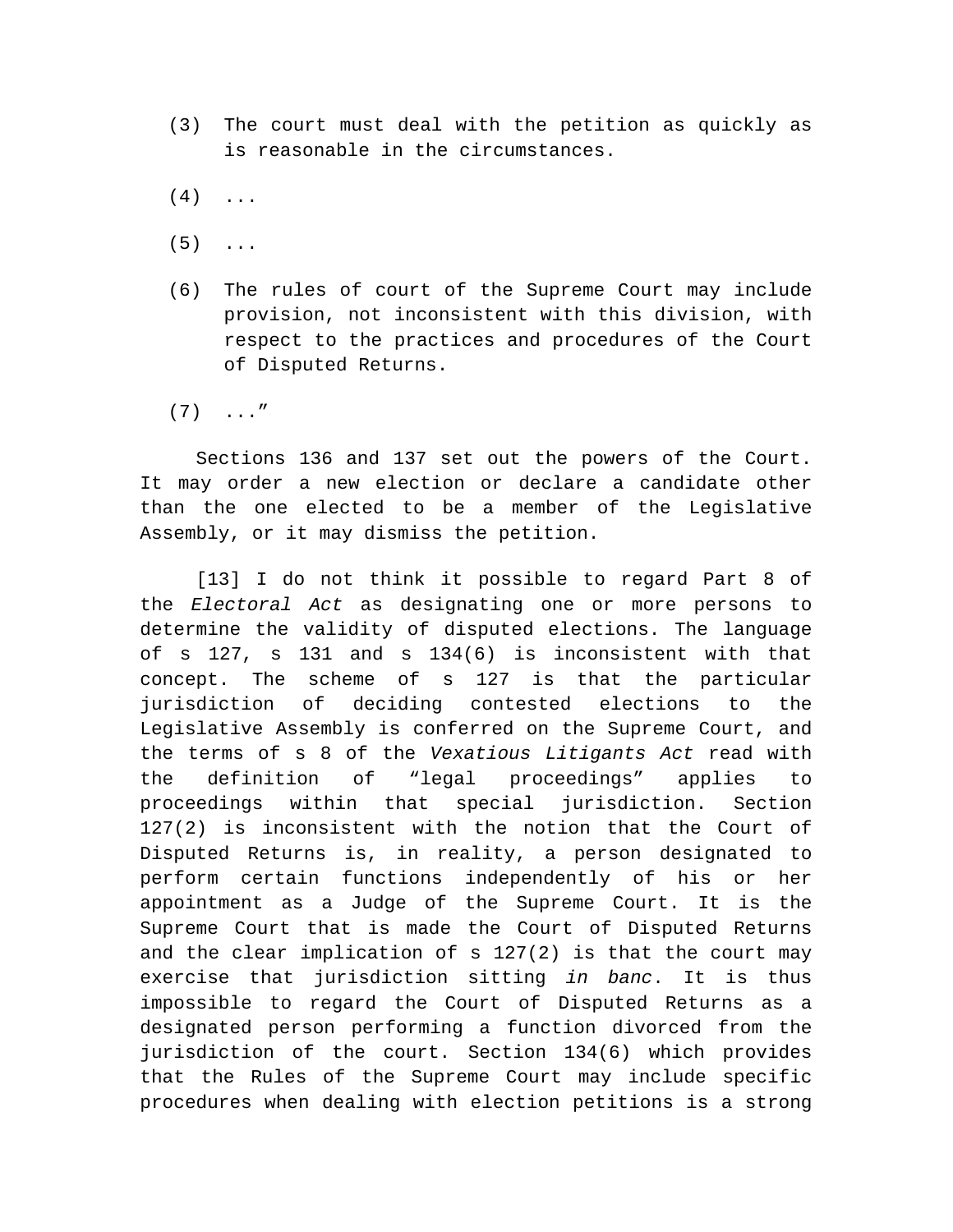pointer towards the conclusion that Part 8 has conferred a special jurisdiction on the Supreme Court.

[14] The opinion that Part 8 confers jurisdiction on the Supreme Court is supported by the decision of the High Court in *Sue v Hill* (1999) 73 ALJR 1016, concerned with the Electoral Act 1918 (Cwth), that the Act conferred jurisdiction on the High Court to determine the eligibility of candidates for election to Federal Parliament. The terms of the Commonwealth Act are similar to those of the *Electoral Act* 1992 (Qld) which in turn are very different to the provisions of the earlier *Elections Act* 1915 which the High Court thought did not make the Supreme Court the Court of Disputed Returns. It will be recalled that the *Elections Act* created an Elections Tribunal which was itself made a Court of Record and was thus clearly distinct from the Supreme Court. The Tribunal was constituted by a Judge whose name was given to the Speaker each year by the Chief Justice. Such a scheme is quite different from the present which confers the role of determining disputed returns on the Supreme Court, does not create any separate tribunal and does not require the selection of any individually named judge to perform the role. Section 354 of the Commonwealth Act which, similarly to s 127 of the State Act, provided that the High Court "shall be the Court of Disputed Returns" and should have jurisdiction to try an election petition. This was said to make the High Court a Court of Disputed Returns. It differed from the earlier legislation which had been the subject of controversy in *Holmes v Angwin*. Gleeson CJ, Gummow and Hayne JJ said in their joint judgment (1023):

"Counsel ... relied upon what was said to be involved in the reasoning in the judgments in *Holmes v Angwin*. Section 354 ... differs from the provisions of the *Electoral Act* ... (WA) which ... was construed as ... creating a new and separate tribunal consisting of a judge of the Supreme Court of Western Australia as a *persona designata*. On the other hand, s 354(1) fixes upon "the High Court" and specifies two matters in respect of the High Court. First (it) "shall be the Court of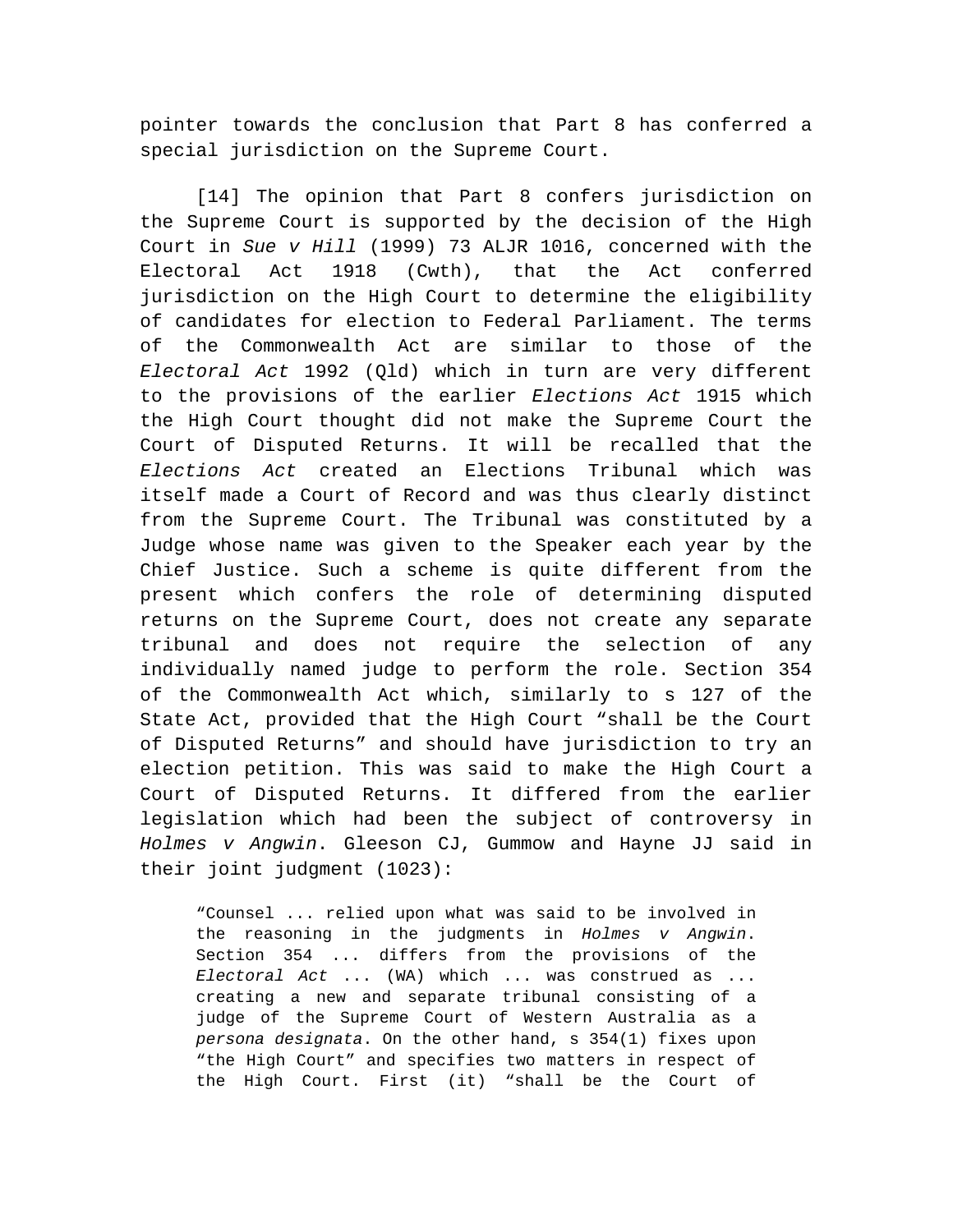Disputed Returns" and secondly, it "shall have jurisdiction" to try ... the petition."

[15] Gaudron J came to the same conclusion. At 1045-6 her Honour held that the *Electoral Act* (Cwth) conferred a special jurisdiction on the High Court and did not constitute a separate, special, tribunal to be known as the Court of Disputed Returns. Her Honour found in a number of provisions which have their counterpart in the *Electoral Act* (Qld) (s 134(2), s 136) indications that the Court of Disputed Returns was to exercise judicial power. The significance of this point is that a factor influencing the outcome of the early decisions concerned with state Electoral Acts was that the power conferred on the "Court" of Disputed Returns was not judicial but was legislative, being an adjunct to the power of Parliaments to determine who should constitute their membership. See *Holmes v Angwin* at 205-6 per Griffiths CJ and 309 per Barton J. In *Sue v Hill* Gleeson CJ, Gummow and Hayne JJ pointed out that more recent legal analysis of power conferred by statute shows that it may change character depending upon who is to exercise it: 73 ALJR 1023 (para 32 - para 33) and Gaudron J at 1043-4 (para 134-136).

[16] The fact that the power to determine electoral disputes is judicial rather than administrative or legislative indicates that a judge sitting as the Court of Disputed Returns does so in a judicial capacity, as a member of the Supreme Court, and not as an individual chosen by name. The power so exercised is that of the Supreme Court.

[17] The terms of s 127 of the *Electoral Act* (Qld), and more generally of the provisions in Part 8 of that Act, the marked differences between the legislation and the earlier Acts, and the approach taken by the High Court to similar Commonwealth legislation all leave me to think that the Court of Disputed Returns is the Supreme Court exercising a particular jurisdiction. It follows that the *Vexatious Litigants Act* applies to a proceeding in that special jurisdiction of the Supreme Court and that the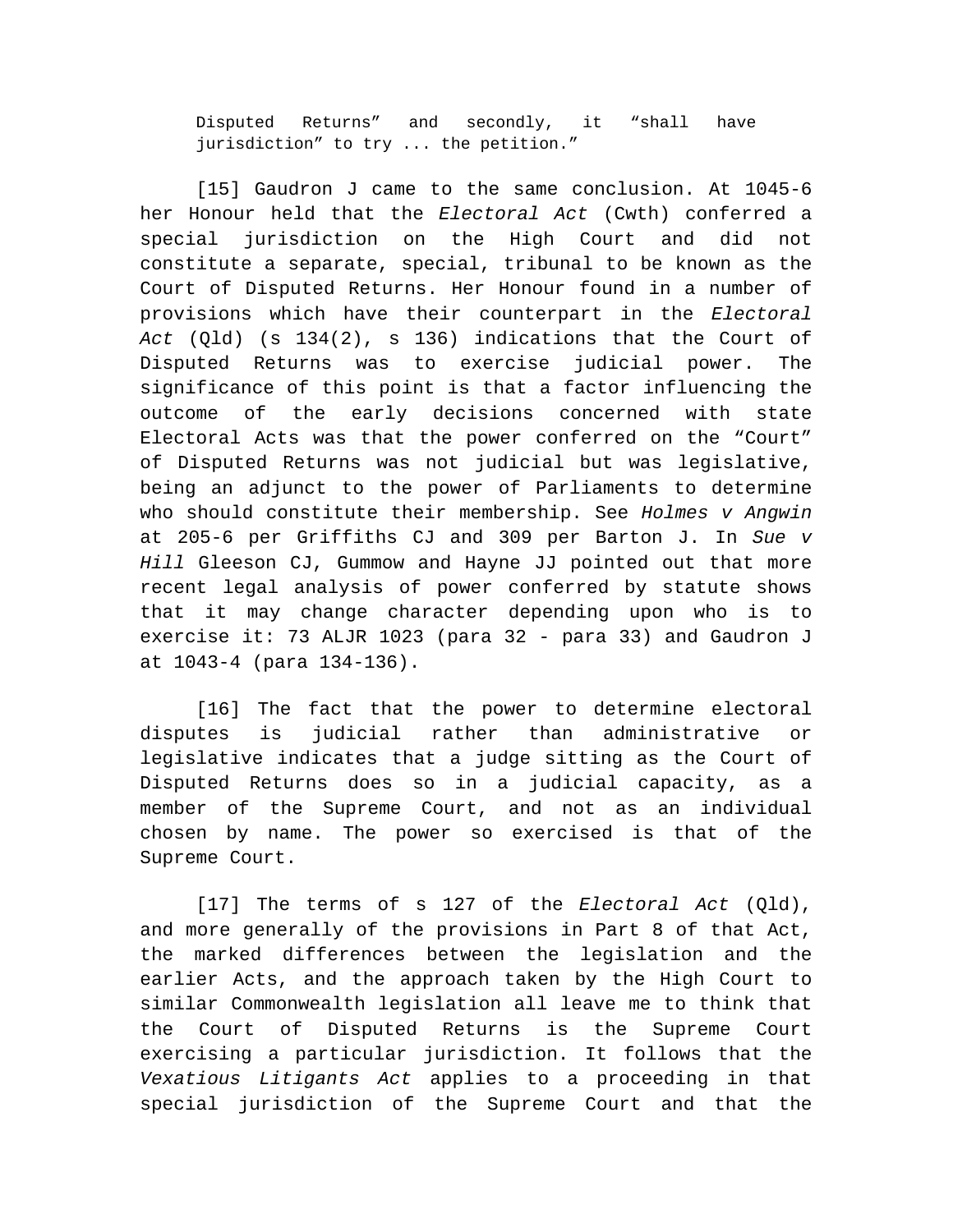applicant must obtain leave before he can file his petition.

[18] The appropriate order is that the application for leave should be adjourned to a date to be fixed to allow the applicant to comply with s 9A of the *Vexatious Litigants Act*.

# TRANSCRIPT OF PROCEEDINGS

Copyright in this transcript is vested in the Crown. Copies thereof must not be made or sold without the written authority of the Director, State Reporting Bureau.

SUPREME COURT OF QUEENSLAND No S2028 of 2001

CIVIL JURISDICTION

MUIR J

ALAN GEORGE SKYRING ALAN Applicant

and

|  | ELECTORAL COMMISSION OF QUEENSLAND |  |  |  | First Respondent |
|--|------------------------------------|--|--|--|------------------|
|--|------------------------------------|--|--|--|------------------|

and

PETER DOUGLAS BEATTIE Second Respondent

BRISBANE

..DATE 17/05/2001

### JUDGMENT

HIS HONOUR: I publish my reasons.

...

HIS HONOUR: I order in terms of paragraph 40 of the reasons.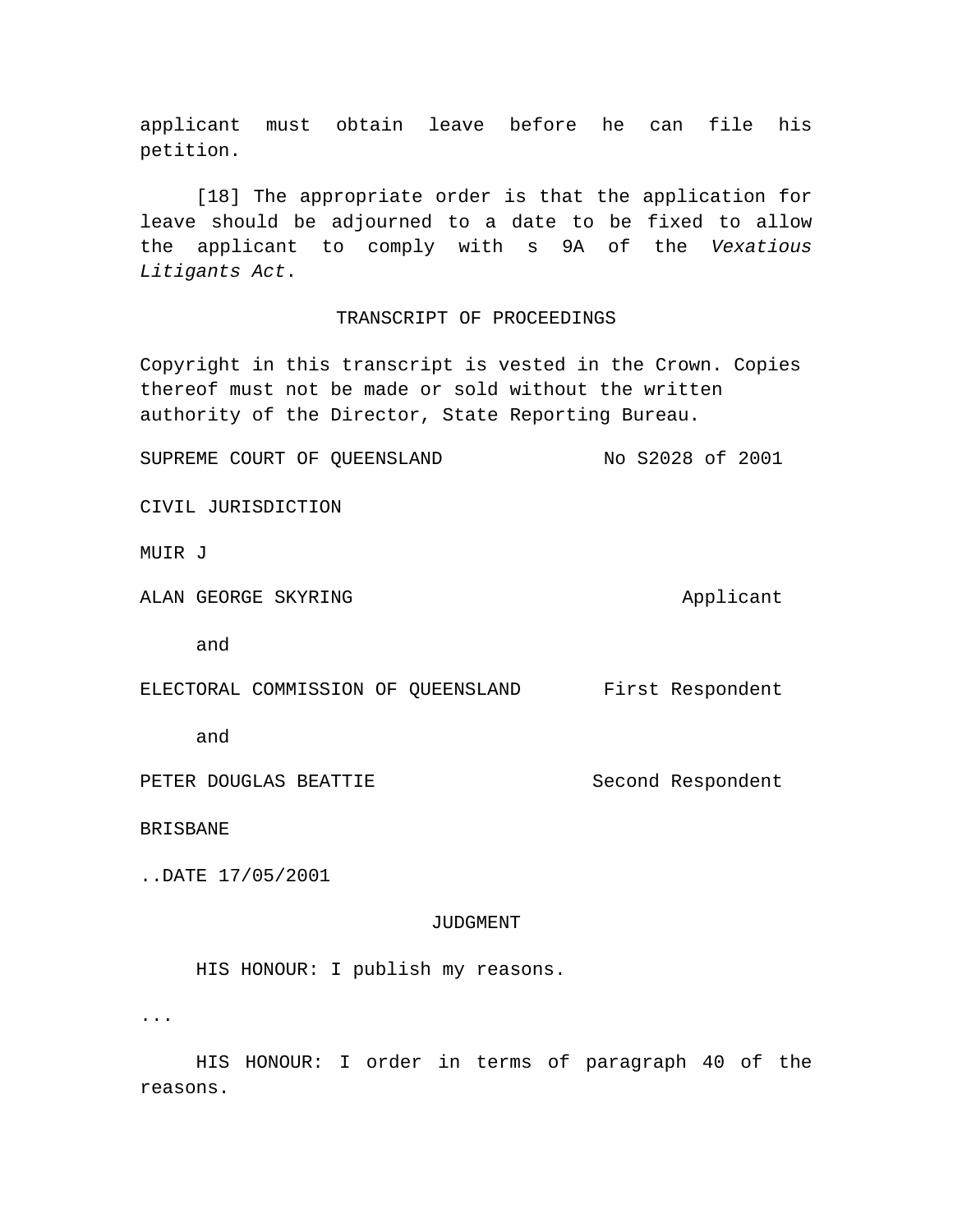SUPREME COURT OF QUEENSLAND FILE NO: S2028 of 2001 CITATION: *Skyring v Electoral Commission of Qld & Anor* [2001] OSC 080 PARTIES: ALAN GEORGE SKYRING (applicant) v ELECTORAL COMMISSION OF QUEENSLAND (first respondent) PETER DOUGLAS BEATTIE (second respondent) DIVISION: Trial Division

PROCEEDING: Miscellaneous Application - Civil

ORIGINATING COURT: Supreme Court at Brisbane

DELIVERED ON: 17 May 2001

DELIVERED AT: Brisbane

JUDGE: Muir J

ORDER: That the application be dismissed and that the applicant pay the first respondents' costs including reserved costs of and incidental to the application fixed at \$3,000; and that the applicant pay the second respondent's costs including reserved costs of and incidental to the application fixed at \$1,200.

CATCHWORDS:

PROCEDURE - Whether vexatious litigant should be granted leave to institute proceedings

CONSTITUTIONAL LAW - GENERALLY - Whether failure to obtain approval for Bill for *Constitution (Office of Governor) Act*

 $-----$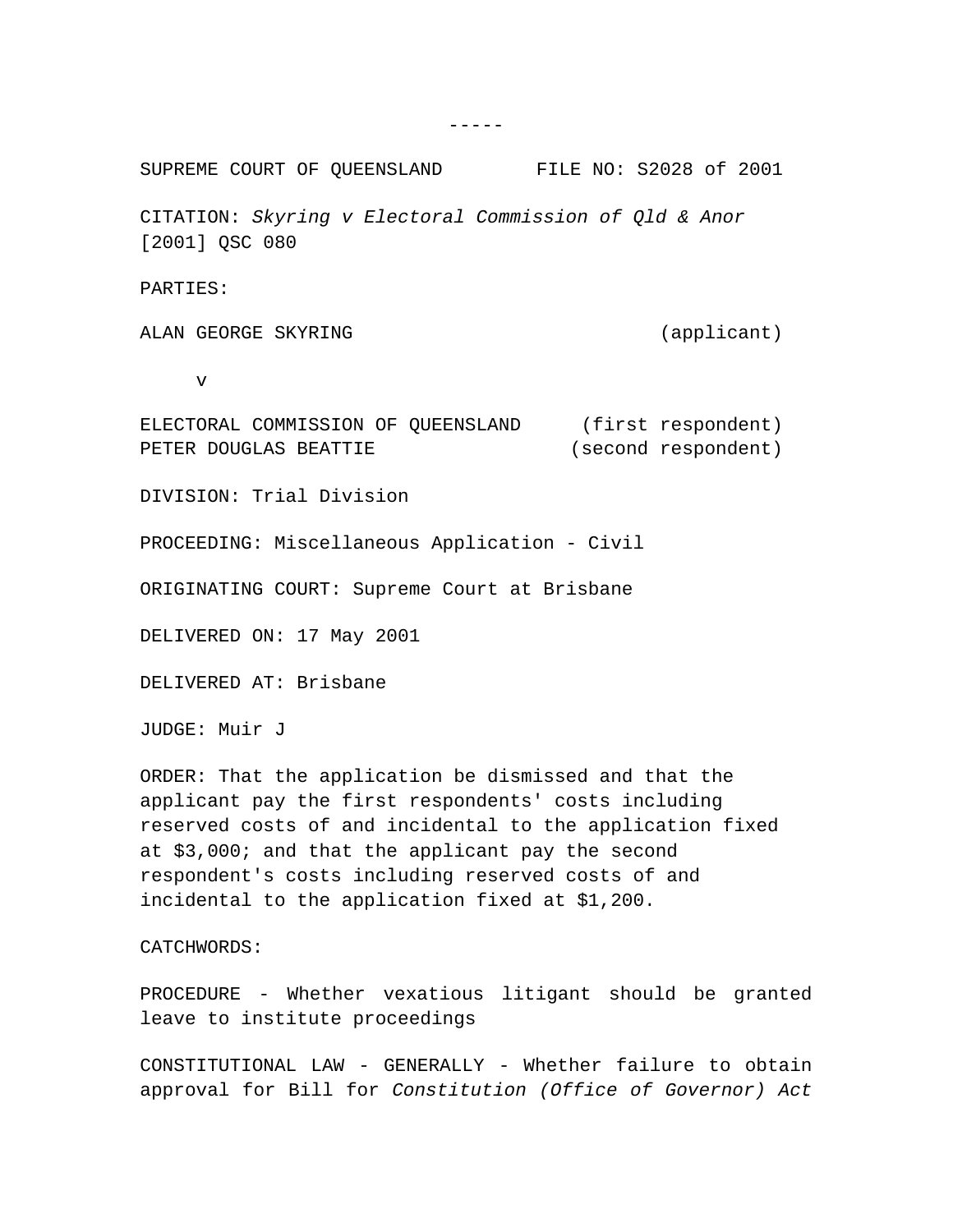1987 by referendum rendered Act invalid - Whether all subsequent elections, legislation and any steps taken in administering such legislation are invalid - Whether the *Australia Act* 1986 (Cth) was enacted in breach of s 53 *Constitution Act* 1867 (Qld)

*Australia Act* 1986 (Cth), s 3(1), s 6

*Australia Act* 1986 (UK), s3(1), s 6

*Australia Acts (Request) Act* 1985 (Qld)

*Colonial Laws Validity Act* 1865 (Imperial), s 1, s 5

*Constitution Act* 1867 (Qld), s 11A, s 53

*Constitution Act Amendment Act* 1977 (Qld)

*Constitution (Office of Governor)* Act 1987 (Qld), s 4(2), s 9, s 10, s 11, s 13

*Electoral Act* 1992 (Qld), s 85

*Letters Patent* 1986 (Qld)

*Vexatious Litigant's Act* 1981, s 3, s 8, s9A, s 11

*Attorney-General (NSW) v Trethowan* (1931) 44 CLR 394; (1932) AC 527, discussed

*Bribery Commissioner v Ranasinghe* [1965] AC 172, cited

*Clayton v Heffron* (1960) 105 CLR 214, followed

*Hunter v Chief Constable of the West Midlands Police* [1982] AC 529, cited

*Minister for Natural Resources v New South Wales Aboriginal Land Council* (1987) 9 NSWLR 154, referred to

*Re Attorney-General; ex parte Skyring* (1996) 70 ALJR 321, referred to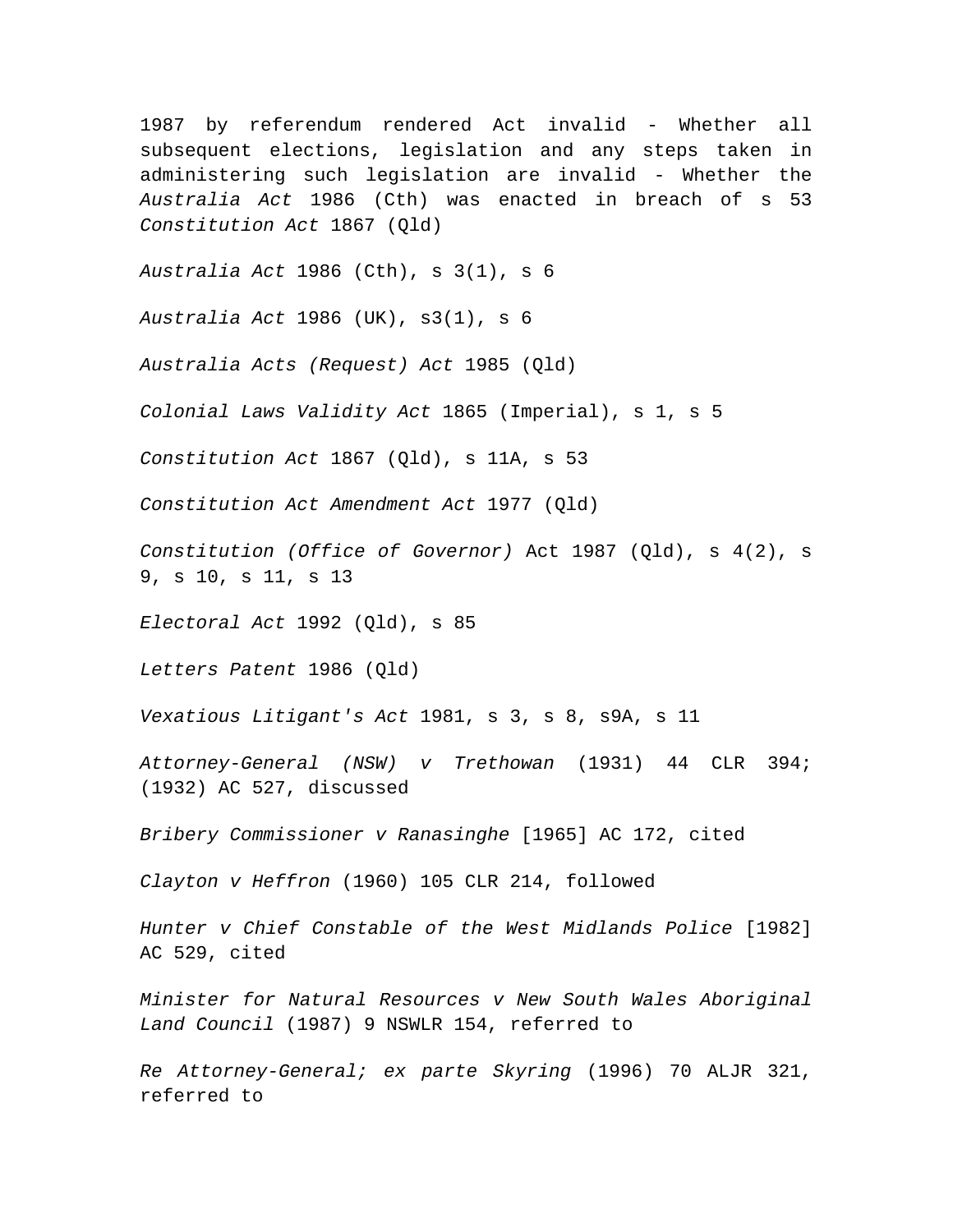*Re Poundall; ex parte Williams* (1931) 48 W N (NSW) 228, cited

*Re Skyring* (1994) 68 ALJR 618, cited

*Sharples v Arnison & Ors* Supreme Court of Qld 5 March 2001, unreported, discussed

*Skyring v Australia and New Zealand Banking Group Ltd* Court of Appeal Qld 7 August 1995, unreported, referred to *Skyring v Ramsey* [2000] FCA 774, referred to

*The Queen v The Minister for Justice and Attorney-General of Queensland, ex parte Alan George Skyring* Supreme Court of Queensland 17 February 1986, unreported, discussed

*Victoria v The Commonwealth* (1975) 134 CLR 81, cited

APPEARANCES: The applicant appeared on his own behalf Mr Parrot for the first respondent Mr Carne (*sol*.) for the second respondent SOLICITORS: Mr Lohe Crown Solicitor for the first respondent Carne & Herd for the second respondent

## **The nature of the proceedings**

[1] The applicant Alan George Skyring was declared a vexatious litigant under section 3 of the *Vexatious Litigant's Act* 1981 on 5 April 1995. The declaration remains in effect and, consequently, Mr Skyring cannot "institute or take any legal proceedings" without obtaining leave pursuant to Section 8 of the *Vexatious Litigant's Act* 1981.

[2] Mr Skyring wants to institute proceedings by means of a petition addressed to the Court of Disputed Returns seeking the following relief—

(a) an order that Peter Douglas Beattie has not been lawfully returned as a member for the division of Brisbane Central;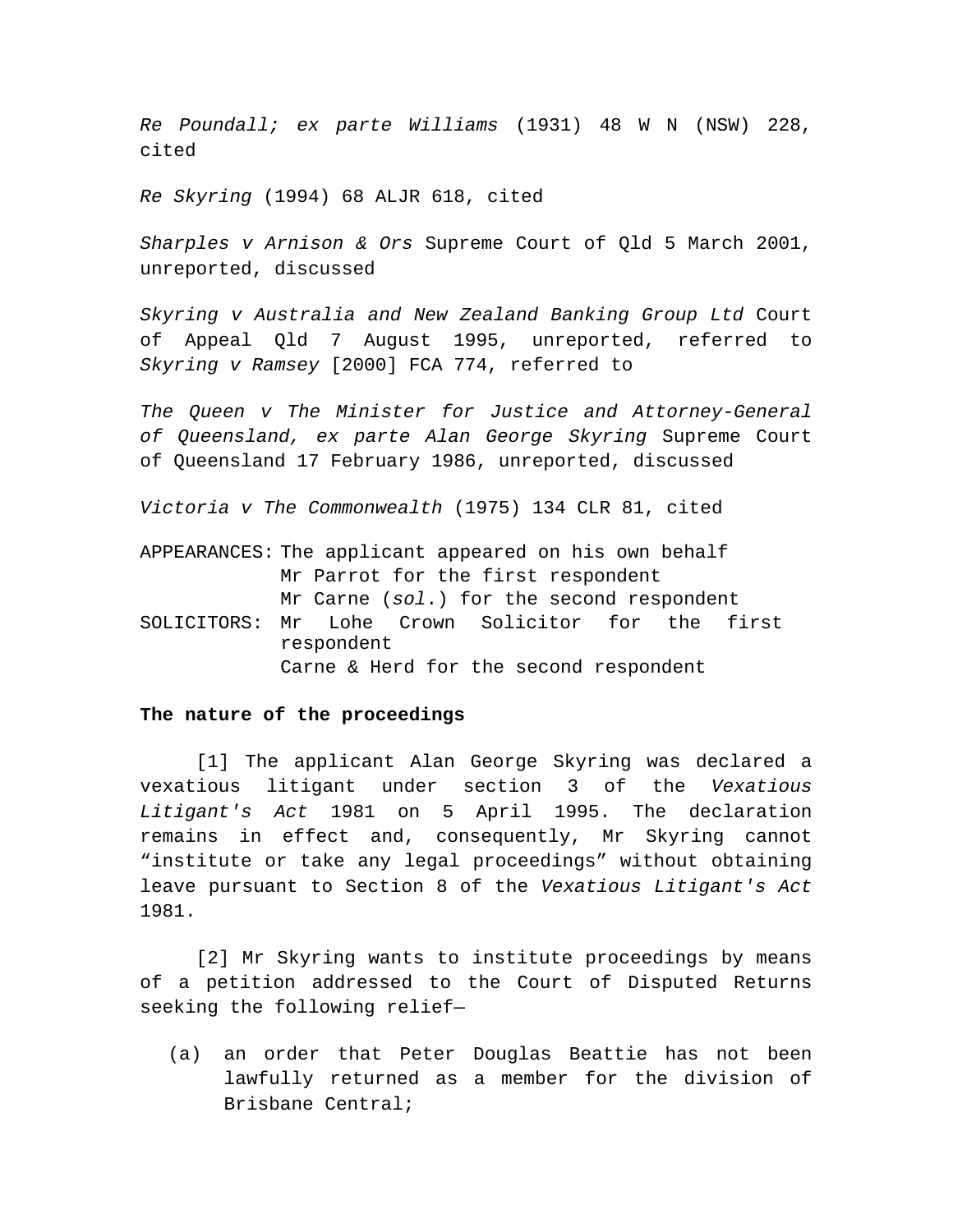- (b) an order that Mr Skyring be returned in Mr Beattie's stead as the member for Brisbane Central;
- (c) a declaration that no other candidate has been validly elected to any other electoral division in the State elections; and
- (d) alternatively, an order that a new election be ordered for the State of Queensland.

[3] The Registrar of the Supreme Court in compliance with section 8 of the *Vexatious Litigant's Act* ("the Act") declined to accept the applicant's petition. Mr Skyring contended that the prohibition in section 8 did not apply to election petitions determinable by the Court of Disputed Returns. On 27 March 2001, Chesterman J decided that point against Mr Skyring. The parties then went through the procedure required by section 9A of the Act and Mr Skyring's application is now before me for determination under section 9A(6).

# **The issues which Mr Skyring wishes to litigate**

[4] The petition is lengthy and contains much argumentative material. However, one can discern that Mr Skyring wishes to attack the validity of the recent State elections on two broad grounds. One is based on the contention that it is beyond the constitutional power of the Commonwealth Parliament to legislate to make paper money, as distinct from gold, legal tender in Australia. From this premise Mr Skyring argues that the requirements of section 85(1) of the *Electoral Act* obliging a candidate for election to pay a deposit of \$250 in cash or by bank cheque can be satisfied only by payment of that amount in gold coin and that, as the applicant was the only candidate who paid by means of gold coin, the other candidates were incapable of being validly elected.

[5] The second ground was summarised as follows in the first respondent's written submissions which were adopted by Mr Carne who appeared for the second respondent—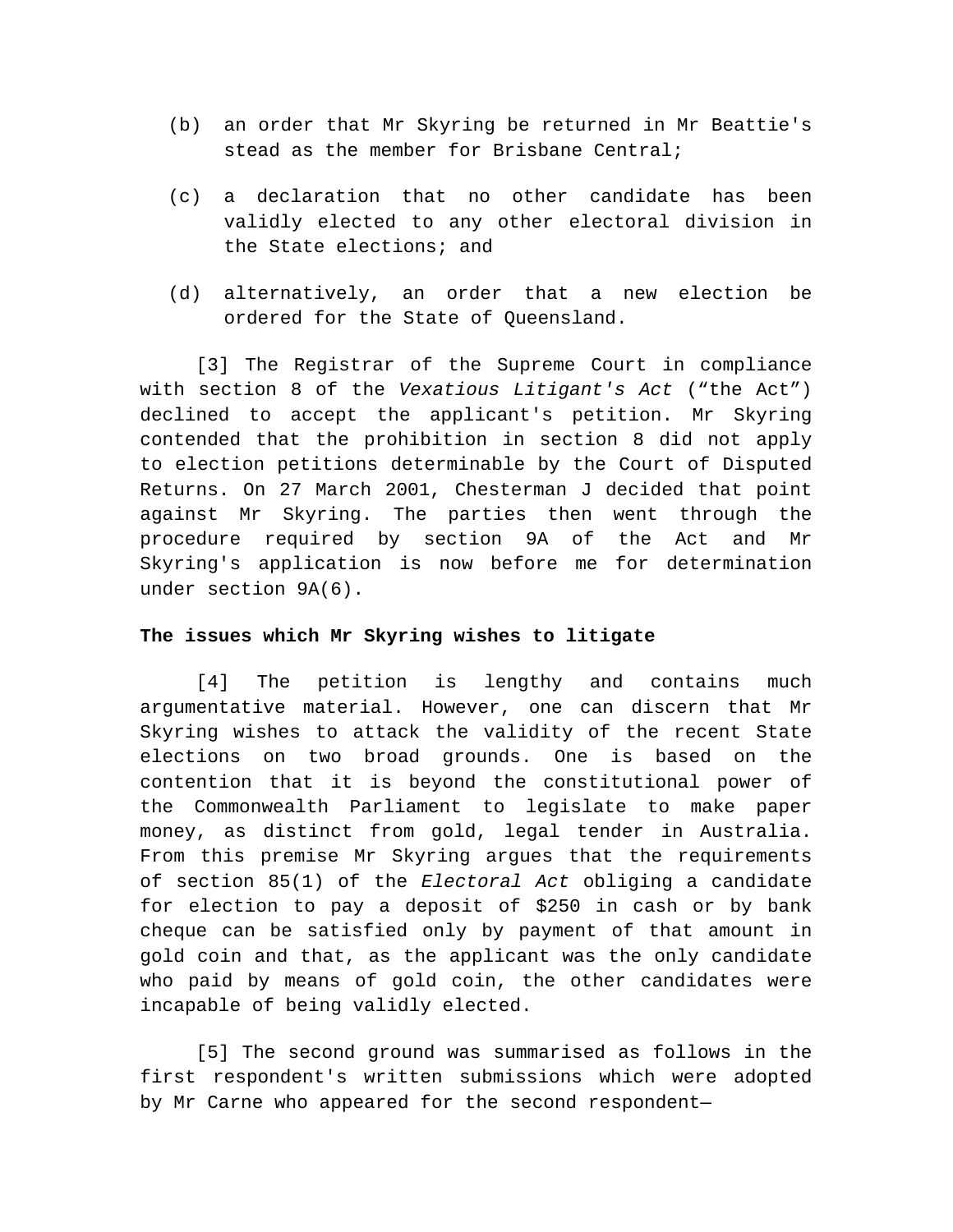- "(iv) The *Constitution (Office of Governor) Act* 1987 ("the *1987 Act*") expressly or impliedly provided for the alteration in the office of Governor, and that, pursuant to ss.11A and 53 of the *Constitution Act 1867* ("the *1867 Act*"), the Bill for the *1987 Act* could not lawfully be presented for assent by or in the name of the Queen except with the prior assent of the electorate at a referendum.
- (v) The *1987 Act* was enacted in breach of ss.11A and 53 of the *1867 Act* and as a consequence of the failure to obtain approval of the Bill for the *1987 Act* by referendum before it was presented for assent, all subsequent elections, legislation passed including the *Electoral Act* and any steps taken in administering such legislation are invalid.
- (vi) The validity and legal effect of the actions of the Respondents pursuant to the *Electoral Act* in connection with the State General Election are, also, invalid at least to the extent that they rely upon the provisions of the *1987 Act*.
- (vii) The *Australia Act 1986 (Cth)* ('the *Australia Act*) was enacted by the Commonwealth Parliament in breach of s.53 of the *1867 Act* with the consequence that such invalidity affects the 1986 Letters Patent ('the **Office of Governor Issue**')."

# **Mr Skyring's attempt to re-litigate the currency point is an abuse of process**.

[6] A court, to which a person declared to be a vexatious litigant makes application for leave to commence proceedings, may not grant leave unless satisfied "that instituting or taking those proceedings is not an abuse of process and that there is prima facie ground therefor".<sup>1</sup>1

<sup>1</sup> *Vexatious Litigants Act* s 11.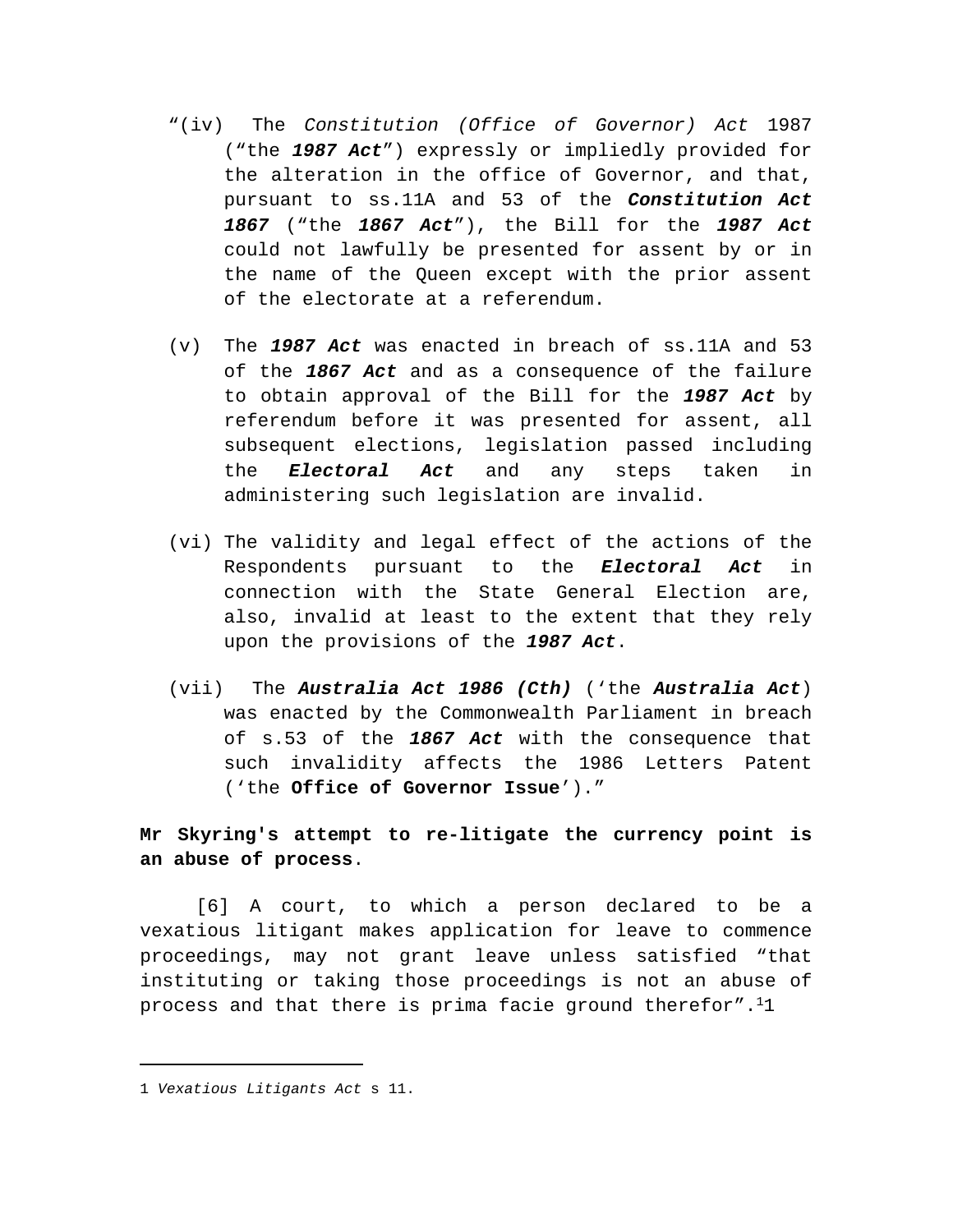[7] It is an abuse of process for a litigant to seek to litigate a matter which has already been litigated and decided adversely to him on a final basis.<sup>2</sup>2

[8] Mr Skyring has pursued his currency argument, unsuccessfully, in many courts on many occasions. Some of these proceedings are listed in the reasons for judgment of Davies JA in *Skyring v Australia and New Zealand Banking Group Ltd*<sup>3</sup>3. Mr Skyring sought to differentiate the present currency argument from that previously advanced by making it referable to section 36(2) of the *Reserve Bank Act* 1959, rather than section 36(1), on which he had relied in other proceedings. However, the substance of his argument remains unaltered and, in any event, the section 36(2) "refinement" has been raised unsuccessfully by Mr Skyring in other proceedings.<sup>4</sup>4

[9] As mentioned above, the currency argument is a necessary element of the first ground Mr Skyring wishes to raise in the petition. It is therefore plain that he cannot be given leave to institute proceedings as long as the currency issue is a matter for determination. That conclusion is sufficient to dispose of the application, there being no suggestion that Mr Skyring is prepared to abandon the currency issue.

[10] However, in deference to the extensive submission made by the parties, I will now address Mr Skyring's constitutional point.

3 Court of Appeal Qld 7 August 1995, unreported.

4 In the Federal Court in *Skyring v Ramsey* [2000] FCA 774 and in the High Court in *Re Attorney General; ex parte Skyring* (1996) 70 ALJR 321.

<sup>2</sup> *Re Skyring* (1994) 68 ALJR 618; *Hunter v Chief Constable of the West Midlands Police* [1982] AC 529 at 542.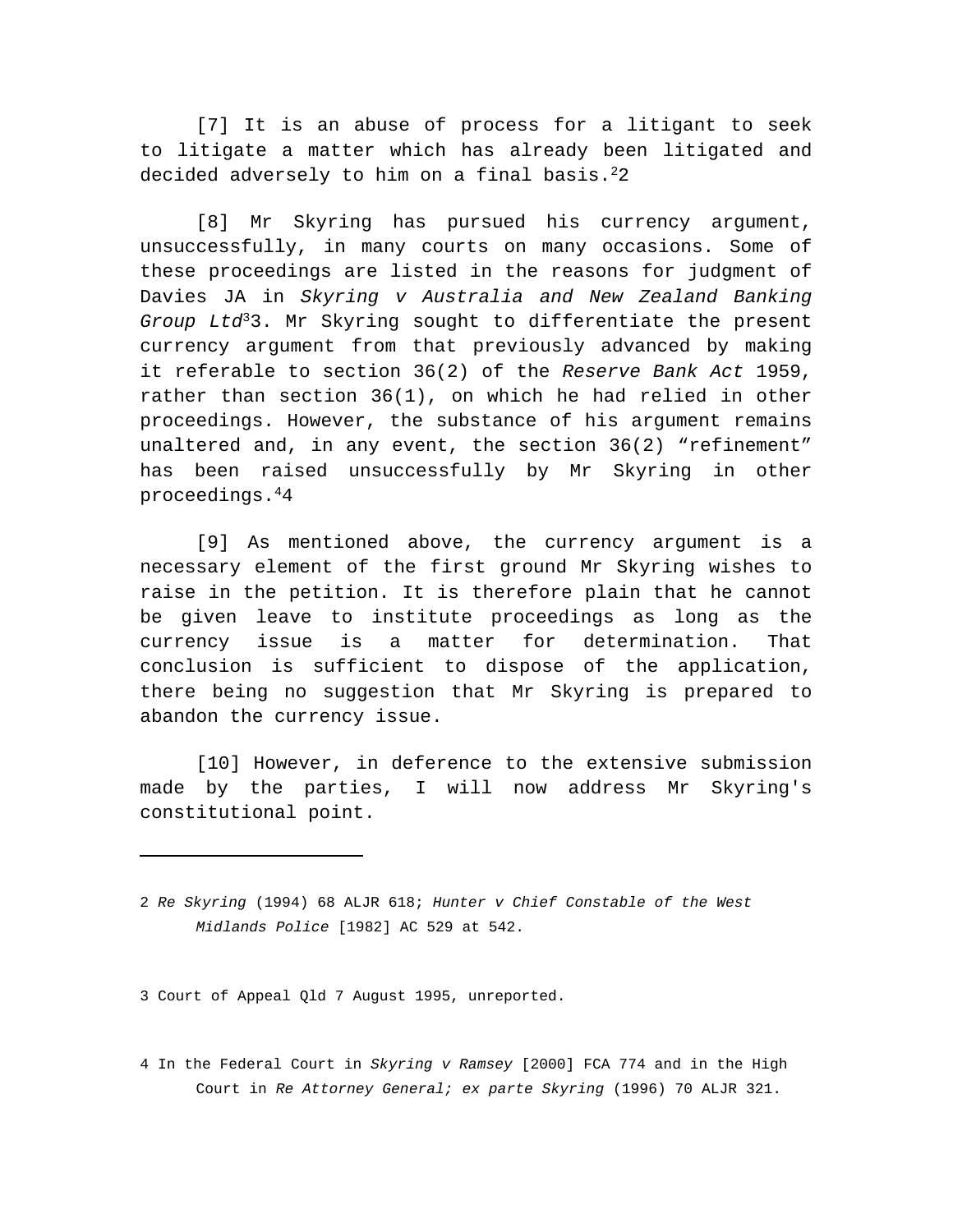#### **The Statutory Framework**

[11] The starting point for an examination of the constitutional point lies with sections 1 and 5 of the *Colonial Laws Validity Act* 1865 (Imperial). Those sections relevantly provide—

"**1. Definitions. The term 'colony' shall in this Act include all of Her Majesty's possessions abroad in which there shall exist a legislature, as hereinafter defined**, ...

The terms 'legislature' and 'colonial legislature' shall severally signify the authority other than the Imperial Parliament or Her Majesty in Council, competent to make laws for any colony:

The term 'representative legislature' shall signify any colonial legislature which shall comprise a legislative body of which one half are elected by inhabitants of the colony:

The term 'colonial law' shall include laws made for any colony either by such legislature as aforesaid or by Her Majesty in Council:

An Act of Parliament or any provision thereof, shall, in construing this Act, be said to extend to any colony when it is made applicable to such colony by the express words or necessary intendment of any Act of Parliament:

The term 'governor' shall mean the officer lawfully administering the government of any colony:

The term 'letters patent' shall mean letters patent under the Great Seal of the United Kingdom of Great Britain and Ireland.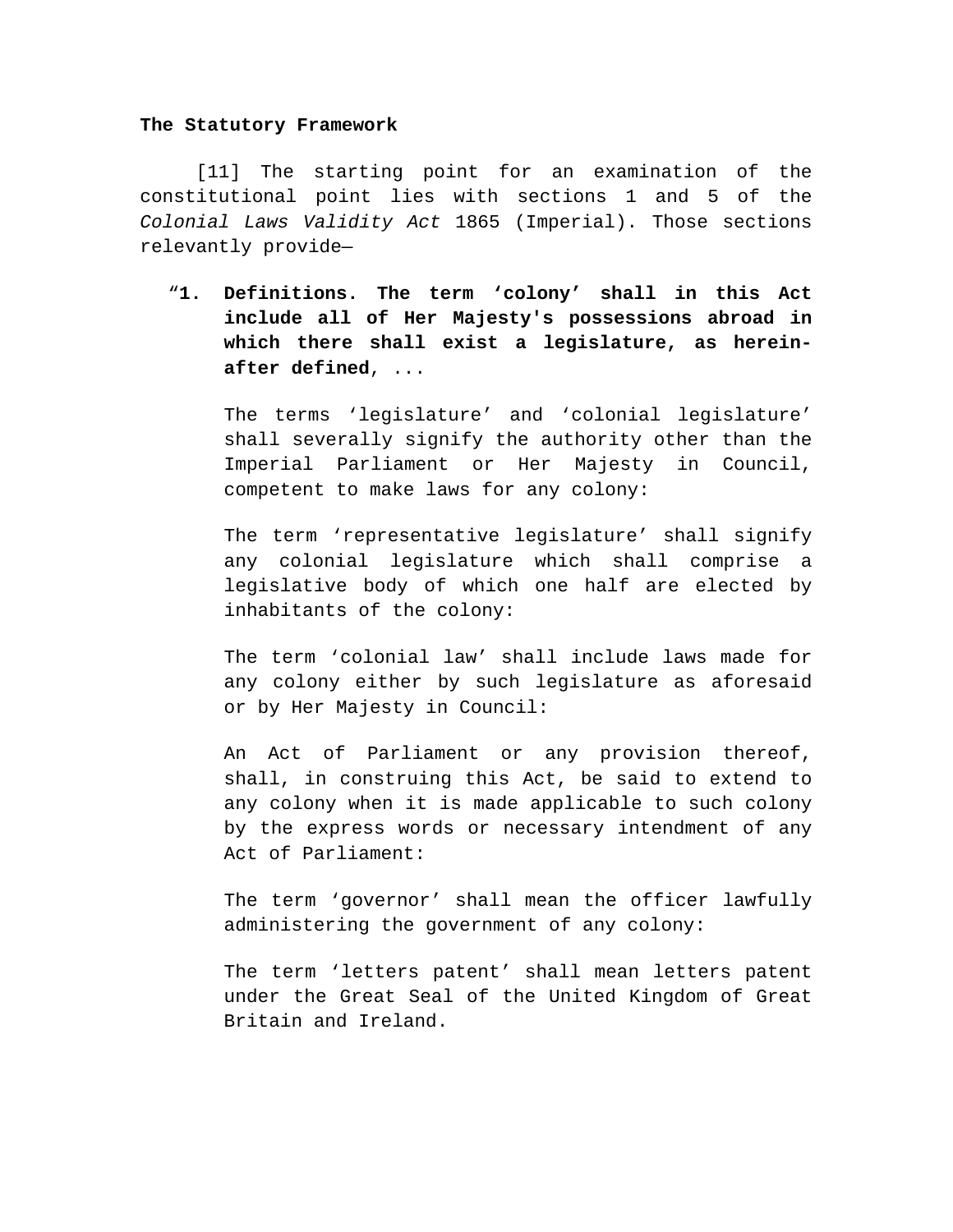# **5. Colonial legislatures may establish, etc., courts of law. Representative legislatures may alter their constitutions**.

...every representative legislature shall, in respect to the colony under its jurisdiction, have, and be deemed at all times to have had, full power to make laws respecting the constitution, powers, and procedure of such legislature; *provided that such laws shall have been passed in such manner and form as may from time to time be required by any Act of Parliament*, letters patent, Order in Council, *or* colonial law *for the time being* in force in the said colony." (emphasis supplied)

[12] The next relevant provision is section 53 of the *Constitution Act* 1867, inserted by the *Constitution Act Amendment Act* 1977. Subsection 1 of section 53 provides—

"REQUIREMENT FOR REFERENDUM

**53. Certain measures to be supported by referendum**. (1) A Bill that expressly or impliedly provides for the abolition of or alteration in the office of Governor or that expressly or impliedly in any way affects any of the following sections of this Act namely-

sections 1, 2, 2A, 11 A, 11B, 14; and

this section 53

shall not be presented for assent by or in the name of the Queen unless it has first been approved by the electors in accordance with this section and a Bill so assented to consequent upon its presentation in contravention of this subsection shall be of no effect as an Act."

[13] By the *Australia Acts (Request) Act* 1985 (Qld), the Parliament and Government of the State of Queensland requested and consented to the enactment by the Parliament of the United Kingdom and of the Commonwealth of an Act in substantially the terms set out in the Second Schedule to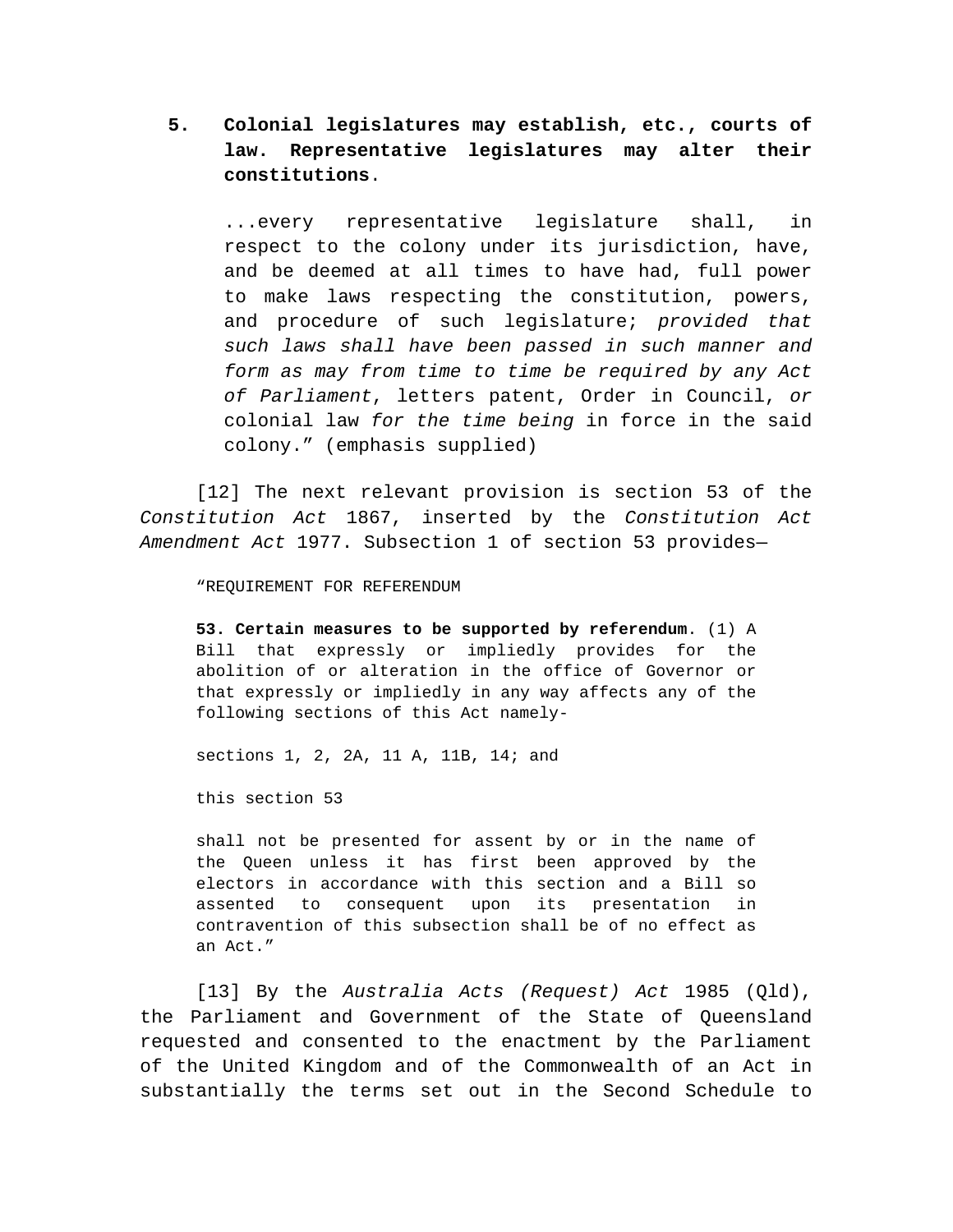the 1985 Act. Other State Parliaments and Governments did likewise. Consequent upon that request, the *Australia Act* 1986 (Commonwealth) and the *Australia Act* 1986 (UK) were passed. Sections 3(1) and 6 of the *Australia Act* respectively provide—

# "**Termination of restrictions on legislative powers of Parliaments of States**

**3(1)** The Colonial Laws Validity Act 1865 shall not apply to any law made after the commencement of this Act by the Parliament of a State."

# "**Manner and form of making certain State laws**

**6** Notwithstanding sections 2 and 3(2) above, a law made after the commencement of this Act by the Parliament of a State respecting the constitution, powers or procedure of the Parliament of the State shall be of no force or effect unless it is made in such manner and form as may from time to time be required by a law made by that Parliament, whether made before or after the commencement of this Act."

[14] The Australia Act also amended section 11A, 11B and 14 of the *Constitution Act* in a number of minor respects.

[15] In proceedings in the Supreme Court in 1986<sup>5</sup>5 Mr Skyring sought a declaration that the *Australia Acts (Request) Act* 1985 (Qld) was invalid, contending that it brought about an alteration in the office of Governor and thus contravened section 53 of the *Constitution Act*. Connolly J rejected the argument finding that: the *Australia Acts (Request) Act* made no alteration to the *Constitution Act*; Section 53 of the Queensland Constitution could not restrict the legislative powers of the Parliament

<sup>5</sup> *The Queen v The Minister for Justice and Attorney-General of Queensland, ex parte Alan George Skyring* Supreme Court Qld 17 February 1986, unreported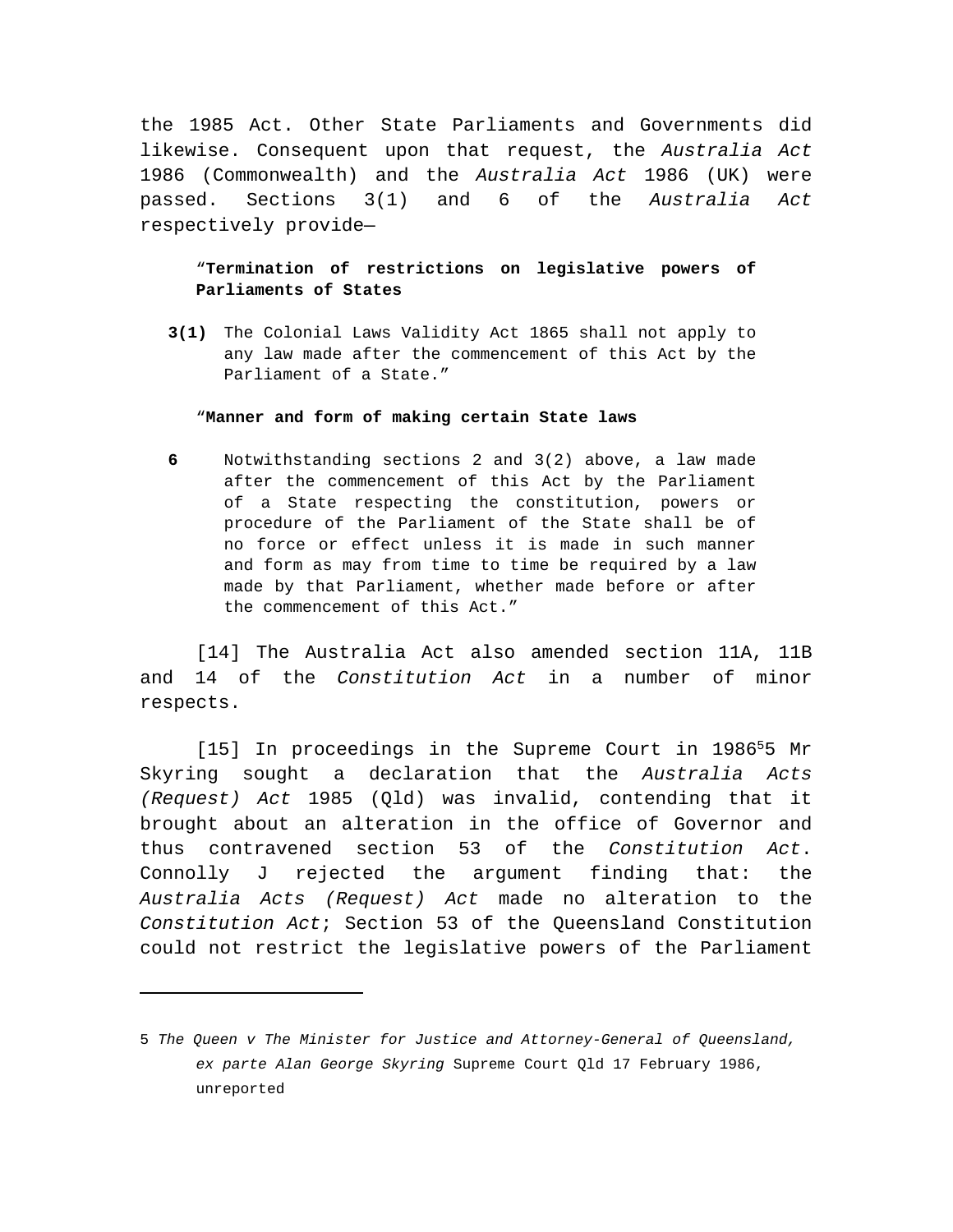at Westminster; there was no limit to that Parliament's legislative power and that any relevant alteration to the *Constitution Act* was effected by an enactment of the Parliament at Westminster (and/or by the Commonwealth Parliament). The decision, with respect, is plainly correct. Even if one of the *Australia Act* (UK) or the *Australia Act* 1986 (Cth) were to be found invalid or ineffective for present purposes, the other Act would have been effective in repealing the *Colonial Laws Validity Act* 1865.

[16] The *Constitution (Office of Governor) Act* 1987 (Qld) ("the 1987 Act") was assented to on 1 December 1987. Section 13 of the 1987 Act provided—

# "**Suspension of letters patent**

13. For as long as the provisions of this Part are in force the provisions of the letters patent constituting the Office of the Governor of Queensland made by Her Majesty Queen Elizabeth II on 14 February 1986 and proclaimed in the State by His Excellency the Governor on 6 March 1986 are suspended in their operation."

[17] The 1987 Act, consisting of 13 relatively brief sections, makes provision for: the office of Governor; an Executive Council; meetings of the Executive Council; powers of the Governor; the fulfilment of the Governor's duties in the event of the Governor's absence from the State or illness and suspension of letters patent constituting the office of the Governor of Queensland made by the Queen on 14 February 1986 ("the 1986 letters patent").

[18] The 1987 Act re-states much of the content of the 1986 letters patent in words which are identical in fact or substance to those used in the letters patent. The 1987 Act, however, does provide for matters not dealt with in the letters patent. In that regard it: provides for the Chief Justice or failing him, the next senior judge of the State to act should there be no Lieutenant Governor appointed and able to act  $(s, 9)$ ; for the Governor to keep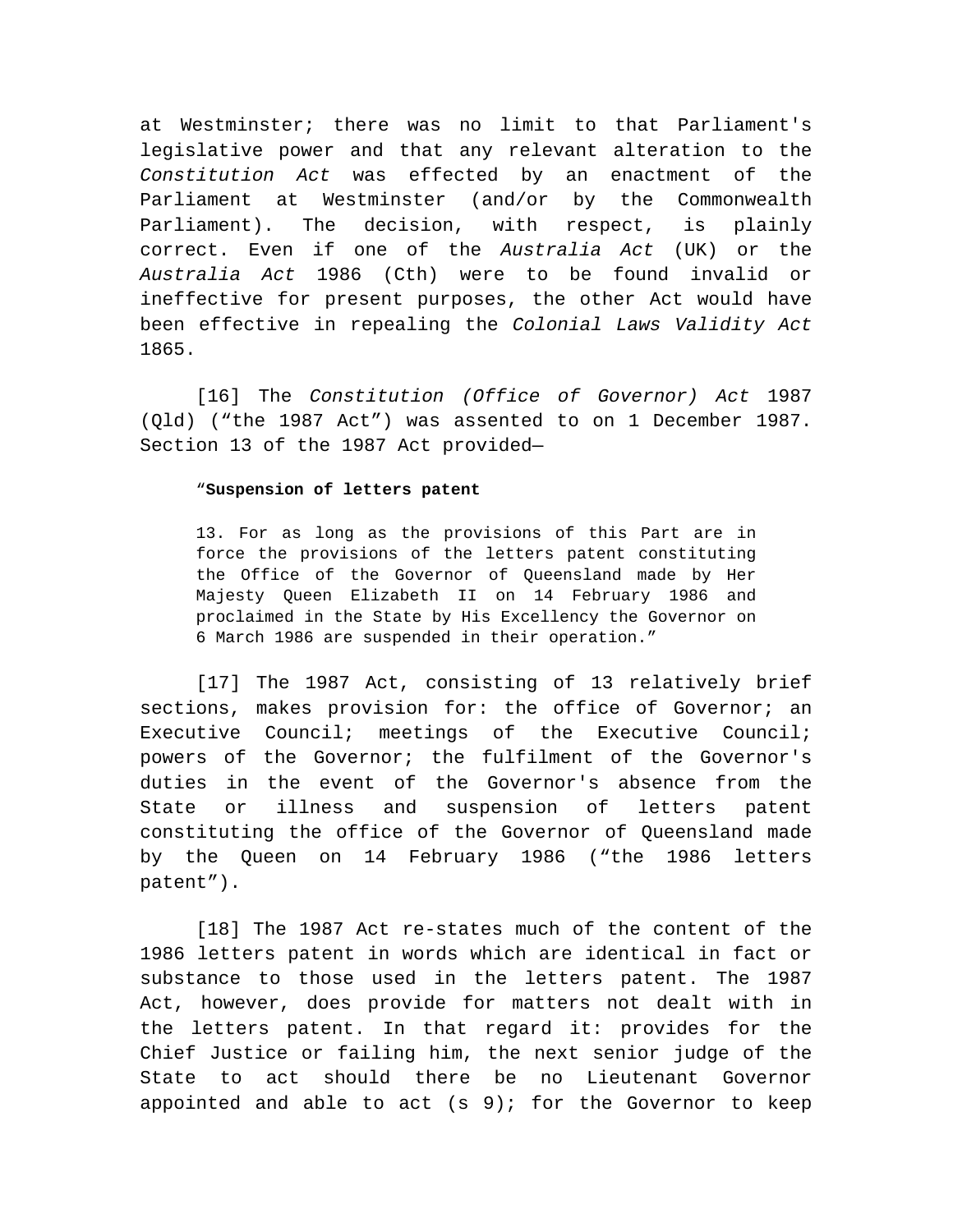and use "the Public Seal of the State  $(s \ 4(2))$ ; provides that various matters are not justiciable (11); omits the provision for seniority of Executive Council members in cl V of the letters patent; provides for the appointment of a deputy *when there are reasonable grounds* for believing an illness will be of short duration (s10(1)) whereas the 1986 letters patent condition the exercise of the power on the Governor's having *reason to believe* (cl IX); provides without qualification that the appointment of a deputy does not affect the Governor's authority and power (s 10(3)) whereas the 1986 letters patent include the qualifying words "otherwise than as we may at any time herafter think proper to direct" (cl (ix)). The Act also omits a limitation on the Governor's prerogative of mercy in respect of offences "of a political nature" which is to be found in the letters patent (cl VII and, as noted in paragraph [13], the Act suspends the 1986 letters patent (s 13).

[19] Mr Skyring's primary contention is that the *Constitution (Office of Governor)* Bill 1987 was a bill which expressly or impliedly provided for the abolition of or the alteration of the office of Governor or was a bill which "expressly or impliedly ... affect(ed) sections of the *Constitution Act* 1867. It follows, according to the argument, that the Bill could not have been lawfully presented unless first approved by the electors of the State of Queensland in accordance with section 53 of the *Constitution Act* 1867. Not having been so approved, the Act is of no effect. Furthermore, it is contended that all actions by the Governor of Queensland taken after the coming into force of the 1987 Act are invalid.

**The efficacy of a provision such as section 53 of the**  *Constitution* **Act to bind future Parliaments**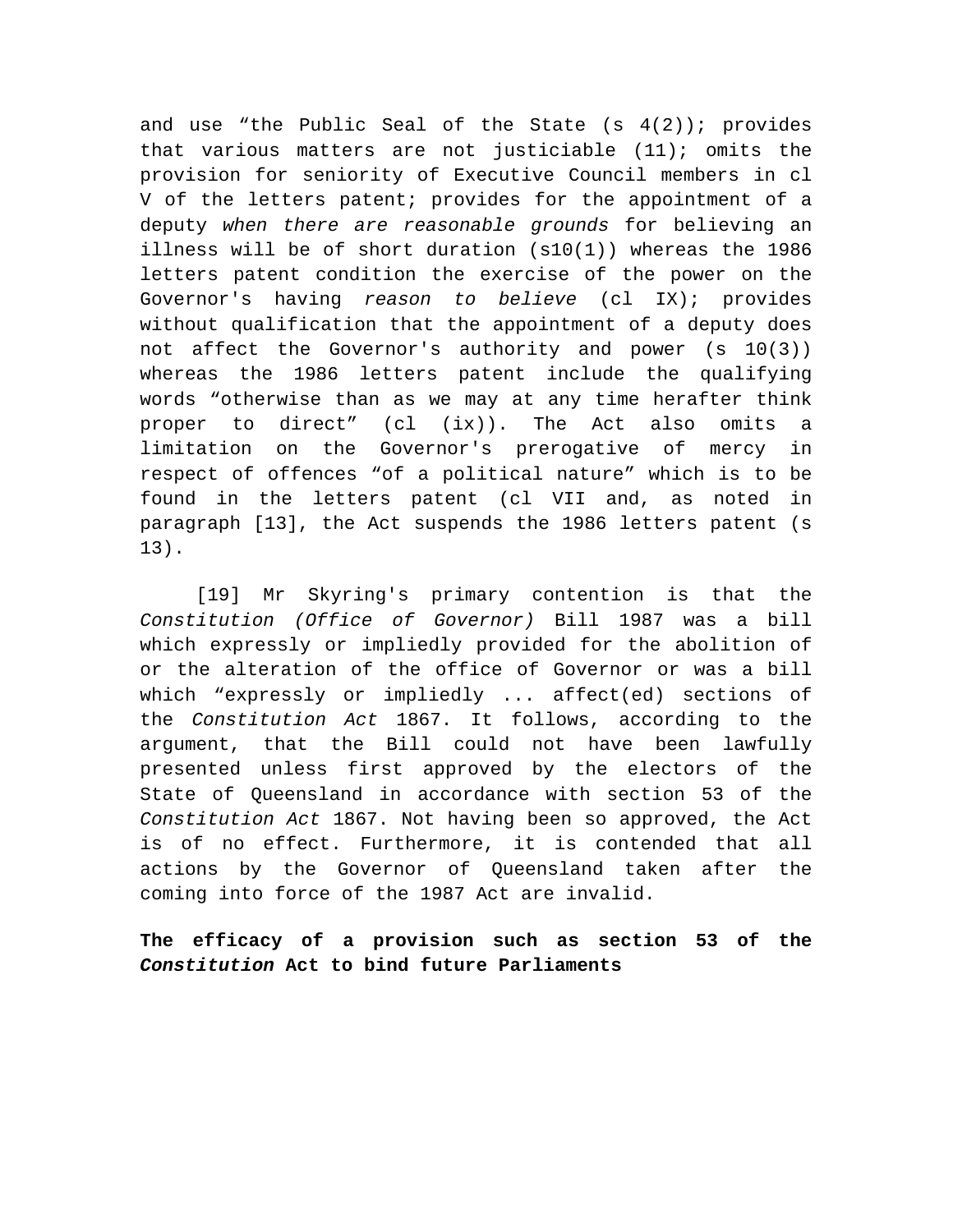[20] In *Attorney-General (NSW) v Trethowan*<sup>6</sup>6, the High Court considered the efficacy of section 7A of the *Constitution Act* 1902-1929 (NSW) which provided that the Legislative Council could not be abolished or its constitution altered except in the manner provided by the section. The section required that a bill for a purpose falling within the section not be presented for assent unless approved by the electors in accordance with the section. It was further provided that section 7A itself could only be amended by such means. It was held, by a majority, that the section introduced a "manner and form requirement" as to the way in which a future law within its scope was to be passed and that, in consequence, no such law could be validly enacted without complying with the manner and form requirements of the section.

[21] In *Trethowan*, each member of the majority adverted to the lack of sovereign power on the part of the legislatures of the States. An appeal from the decision of the High Court was dismissed by the Privy Council.<sup>7</sup>7

[22] It is well established that when the law requires the legislature to enact legislation in a particular manner, the courts may investigate whether the legislature has exercised its powers in the manner required. <sup>8</sup>8 It is also established that a legislature, whose powers are derived from a written instrument, does not have inherent power derived from the mere fact of its establishment to pass laws by resolution of a bare majority in disregard of

6 (1931) 44 CLR 394.

7 *Attorney-General (NSW) v Trethowan* [1932] AC 526

8 *Victoria v The Commonwealth* (1975) 134 CLR 81 at 163; *Bribery Commissioner v Ranasinghe* [1965] AC 172 and *McCawley v The King* [1920] AC 691.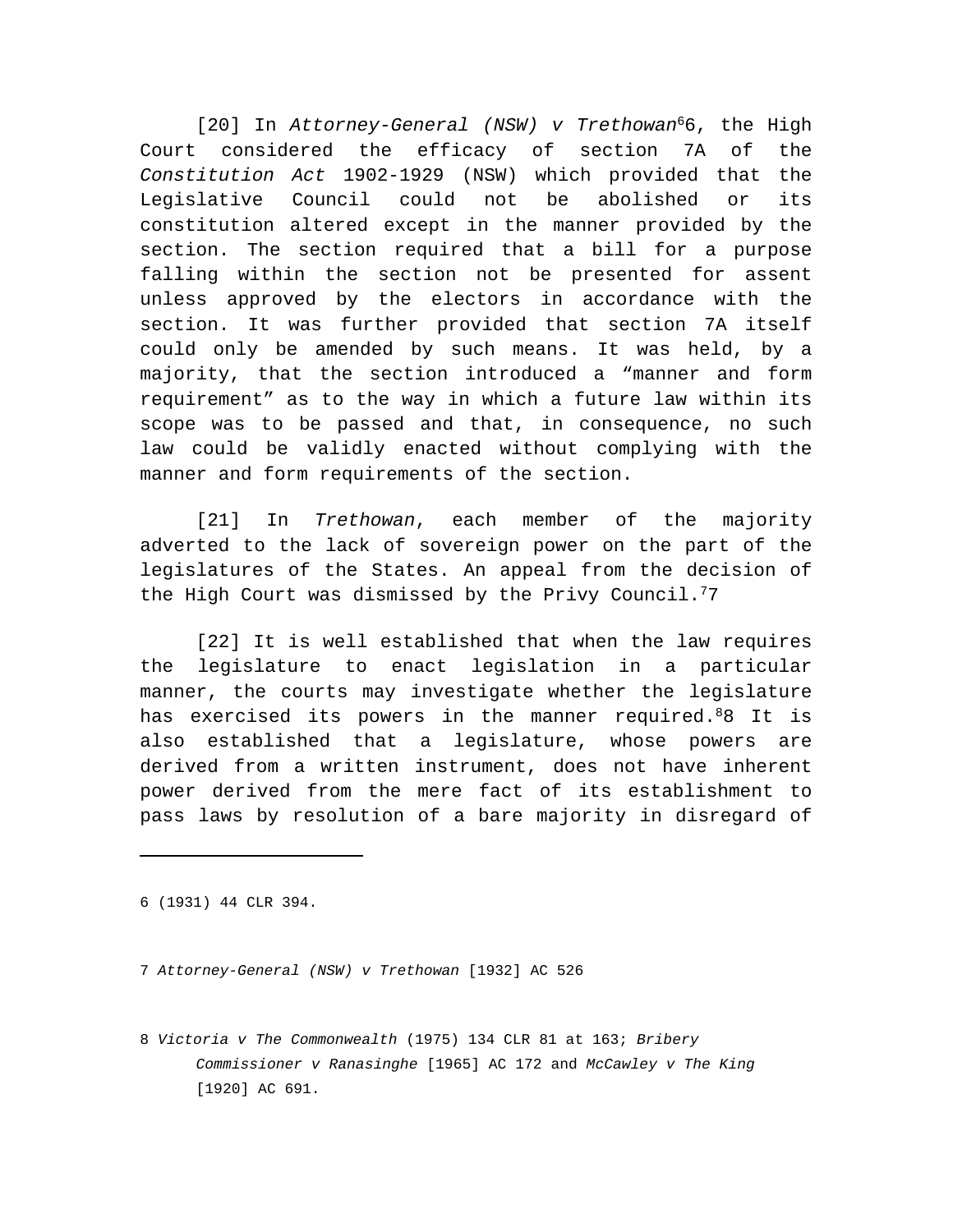a legal requirement that they be passed in a specified manner or form.<sup>9</sup>9

[23] Section 6 of the *Australia Act* is materially *the same in effect* as the proviso to section 5 of the *Colonial Laws Validity Act*. The former refers to "laws ... (having) been passed" whereas section 6 refers to a law "*made* in such manner". In *Trethowan*, Dixon J<sup>10</sup>10 the rejected the contention that the word "passed" had a more restricted meaning than "made". The other members of the majority (Rich and Starke JJ) did not mention the point expressly, but that they shared the views of Dixon J in that regard is necessarily implicit in their respective reasons.

### **Consideration of the constitutional arguments**

[24] Section 53 of the 1977 Act, in stipulating that a bill within the purview of the section shall not be presented for assent unless it has first been approved by the electors in accordance with the section, is a manner and form requirement for the purposes of section 6 of the *Australia Act*. That being so, any Act purportedly made in contravention of the requirements of section 53 is invalid.

[25] It is common ground that the Bill for the 1987 Act was not approved by the electors in accordance with section 53 of the 1977 Act prior to the enactment of the 1987 Act.

[26] In meeting Mr Skyring's arguments, the first respondent relied heavily on the judgment of Ambrose J in *Sharples v Arnison & Ors.*<sup>11</sup>11 In his reasons for judgment

9 *Bribery Commissioner v Ranasinghe* (supra)

10 At 432.

11 Supreme Court of Qld 5 March 2001, unreported.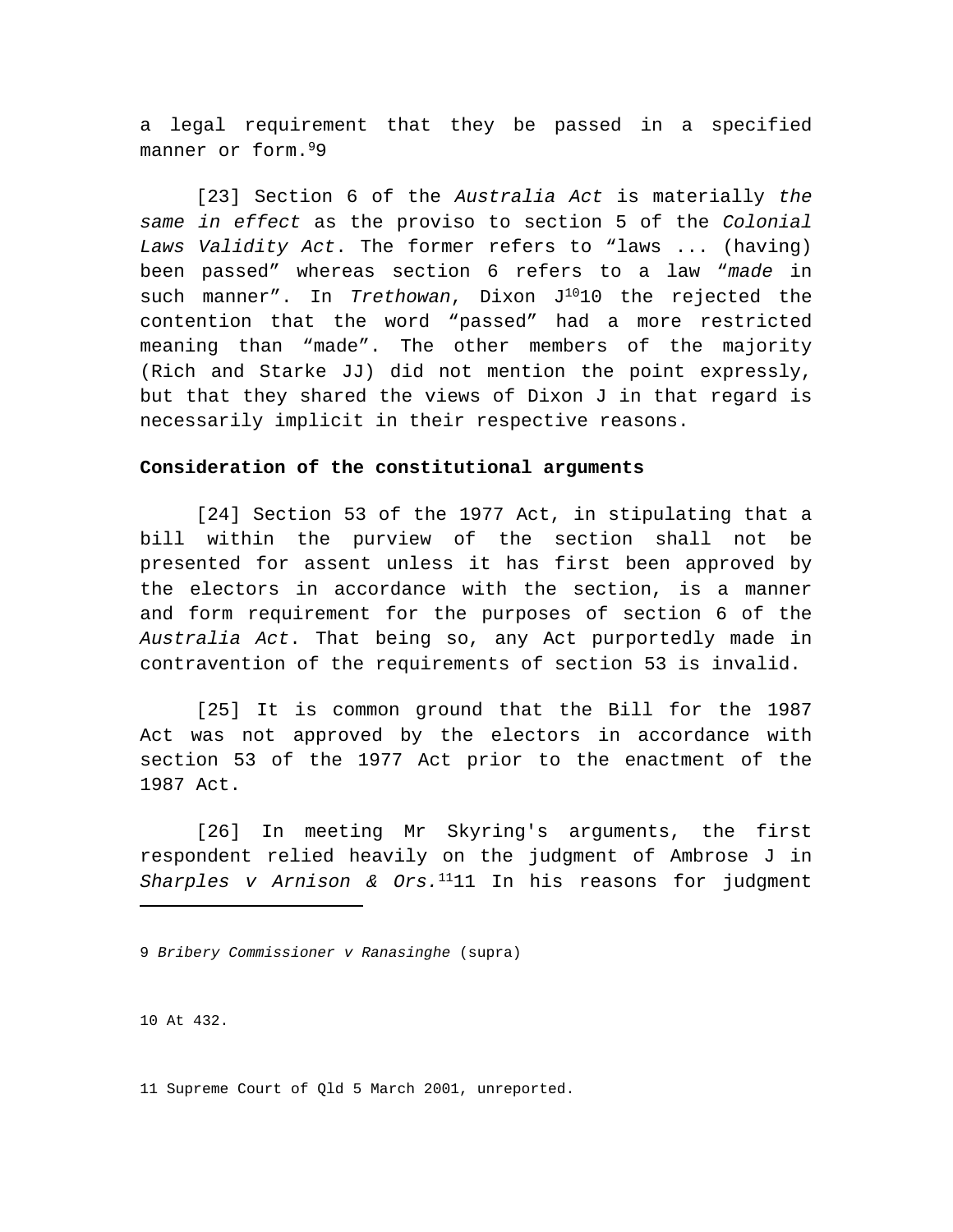Ambrose J considered the constitutional points on which Mr Skyring wishes to rely in his *Electoral Act* petition and found that—

- (i) the Bill for the 1987 Act did not come within the scope of section 53(1) of the *Constitution Act* as it did not propose an alteration to the "Office of Governor". His Honour's conclusion, in substance, was that insofar as there were differences between the provisions of the 1987 Act and the previously existing law those differences were *de minimus*;
- (ii) even if the 1987 Act was invalid, as the plaintiff in that case contended, the invalidity was of no relevant effect as the 1986 letters patent would necessarily remain in full force and effect.

[27] For the purposes of this application it is unnecessary for me to re-traverse the ground covered in Ambrose J's judgment. The argument based on an alleged breach of section 53(1) of the *Constitution Act*, in my view, is not unarguable. Mr Skyring, however, loses nothing through not being able to pursue the point, and any associated points, in his proposed *Electoral Act* petition. Mr Sharples has appealed against Ambrose J's decision and, as I am about to explain, even if the constitutional point is determined by the Court of Appeal in favour of the appellant, the outcome of Mr Skyring's proposed petition would not be affected.

[28] It is submitted on behalf of the first respondent that even if the 1987 Act was invalid the consequence would be that the 1977 legislation, amended by the *Australia Act*, would remain in force, as would the 14 February 1987 letters patent purportedly suspended by section 13 of the 1987 Act. That being the case, it is argued that all acts of the respondents done pursuant to the *Electoral Act* would have been based upon the valid exercise of powers and the valid performance of duties of the first respondent on the basis that Governors of Queensland at relevant times were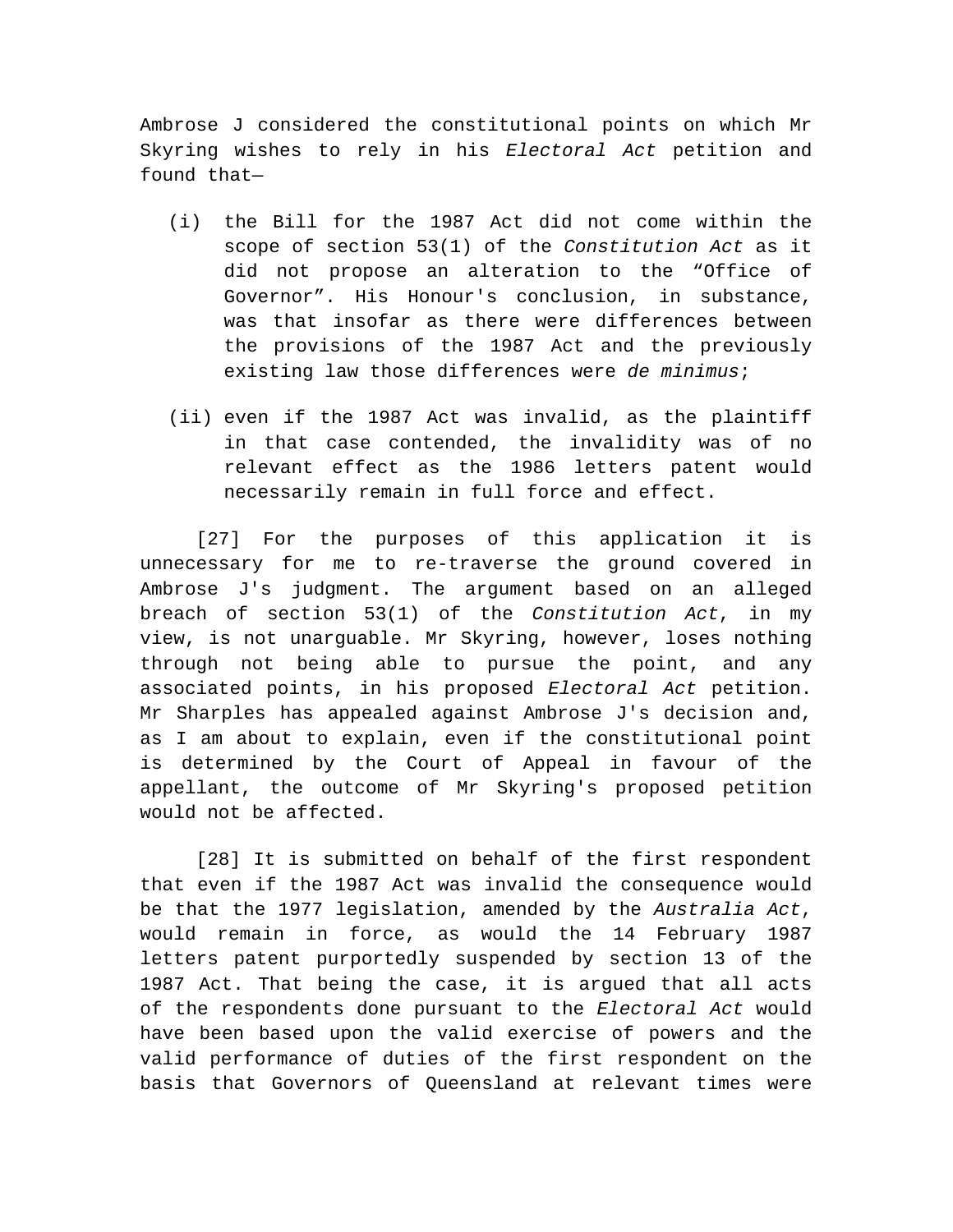duly appointed and performed their respective duties pursuant to the 1986 letters patent.

[29] I respectfully agree with Ambrose J's conclusions in *Sharples v Arnison & Ors* in that regard. Under both the letters patent and the 1987 Act: the appointment of Governor is to be under the sovereign's Sign Manual; an appointee to the Office of Governor is required before commencing any of the duties of the office to cause the Commission appointing such person "to be read and published at the seat of Government in the State in the presence of the Chief Justice or the next senior Judge of the State and of at least two Members of the Executive Council ... and to take the oath of allegiance". Both the 1987 Act and the letters patent make provision for an Executive Council, for meetings of the Executive Council and for the way in which it is to despatch business. The respective provisions are identical for all intents and purposes.

[30] Mr Skyring has not identified any differences in substance between the 1986 letters patent and the provisions of the 1987 Act or suggested ways in which actions of the Governor or the Executive council may have miscarried having regard to discrepancies between the two sets of provisions.

[31] The fact that a Chief Justice "or next senior Judge of the State" may have acted in the absence of the Governor from time to time since the coming into force of the 1987 Act does not affect the above conclusion. Mr Skying does not advance any argument in reliance on the role of acting Governors or identify any relevant act or event as having occurred whilst any such person was fulfilling the role of Governor. Nor is it suggested that such persons were not acting under the authority of a dormant commission. Section 11A of the *Constitution Act* (inserted by the 1977 Act) provides that references in Acts of Parliament to "the Governor" include a reference to "any other person appointed by dormant or other Commission ..." Since October 1900 there has been a dormant commission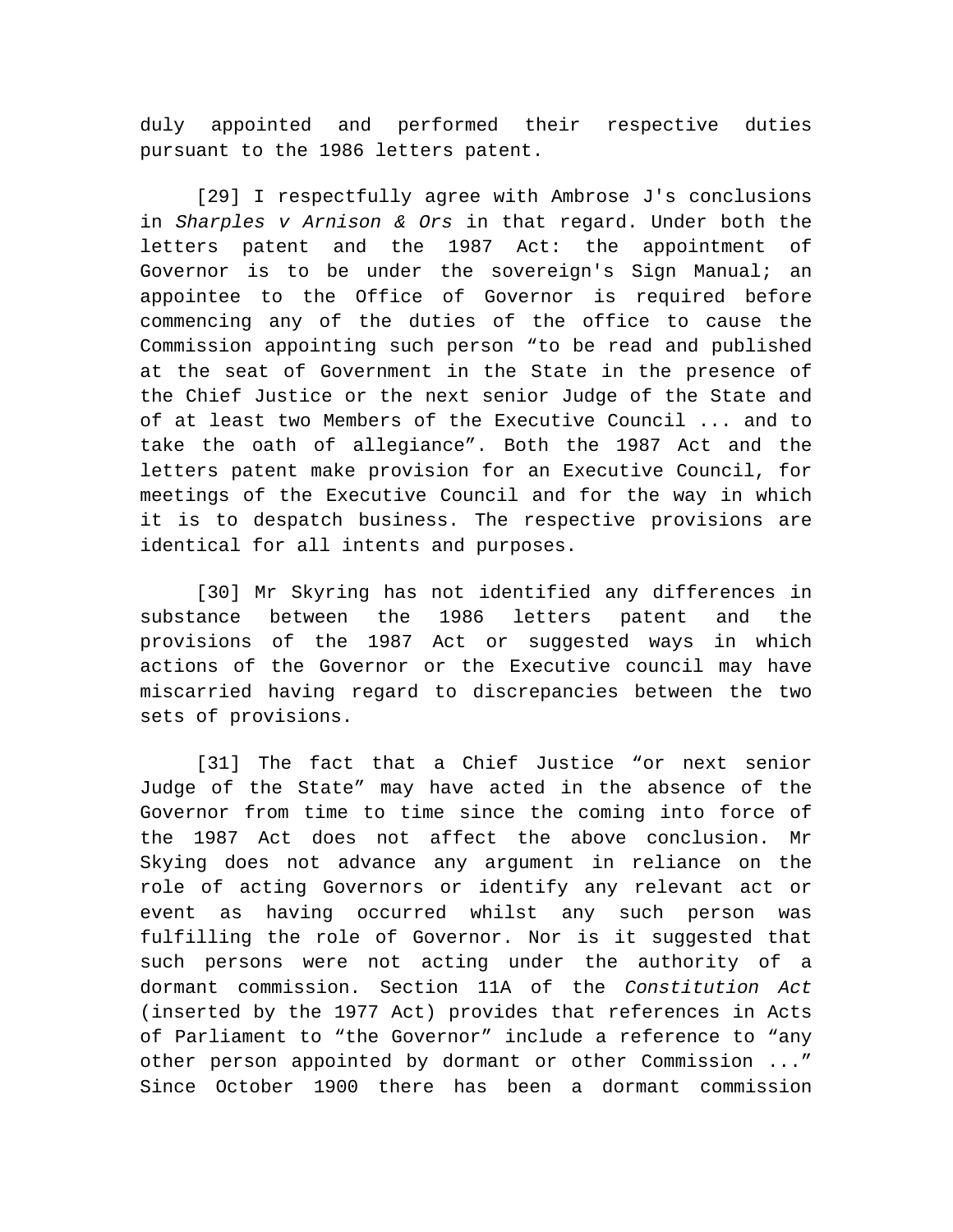under which the Chief Justice of Queensland has been authorised to exercise the Governor's powers in the Governor's absence or in the event of his or her incapacity.

[32] These are also obvious circumstances in which the presumption of regularity would have application. As McHugh J.A. observed in *Minister for Natural Resources v New South Wales Aboriginal Land Council*<sup>12</sup>12—

"The natural home of the maxim (*omnia praesumuntur rite esse acta*) is public law. Where a public official or authority purports to exercise a power or to do an act in the course of his or its duties, a presumption arises that all conditions necessary to the exercise of that power or the doing of that act have been fulfilled."<sup>13</sup>13

### **The Respondents' alternative argument**

[33] An alternative argument advanced by the respondents relies on the fact that section 6 of the *Australia Act* relates only to "a law ... respecting the constitution, powers or procedure of the Parliament ..." It is contended that for the 1987 Act to breach the manner and form requirements of section 53 of the *Constitution Act*, it must be capable of being characterised as a law "respecting the constitution, powers or procedures of the Parliament" and that it cannot be so categorised.

[34] The argument assumes that since the repeal of section 5 of the *Colonial Laws Validity Act*, section 6 is the sole source of a State Parliament's power to impose manner and form requirements binding on future parliaments. The contention does not appear to me to be correct.

12 [1987] 9 NSWLR 154 at 164

<sup>13</sup> see also *Carpenter v Carpenter Grazing Co Ltd* (1987) 5 ACLC 506 at 514 and *Re Poundall; ex parte Williams* (1931) 48 W N (NSW) 228 at 230.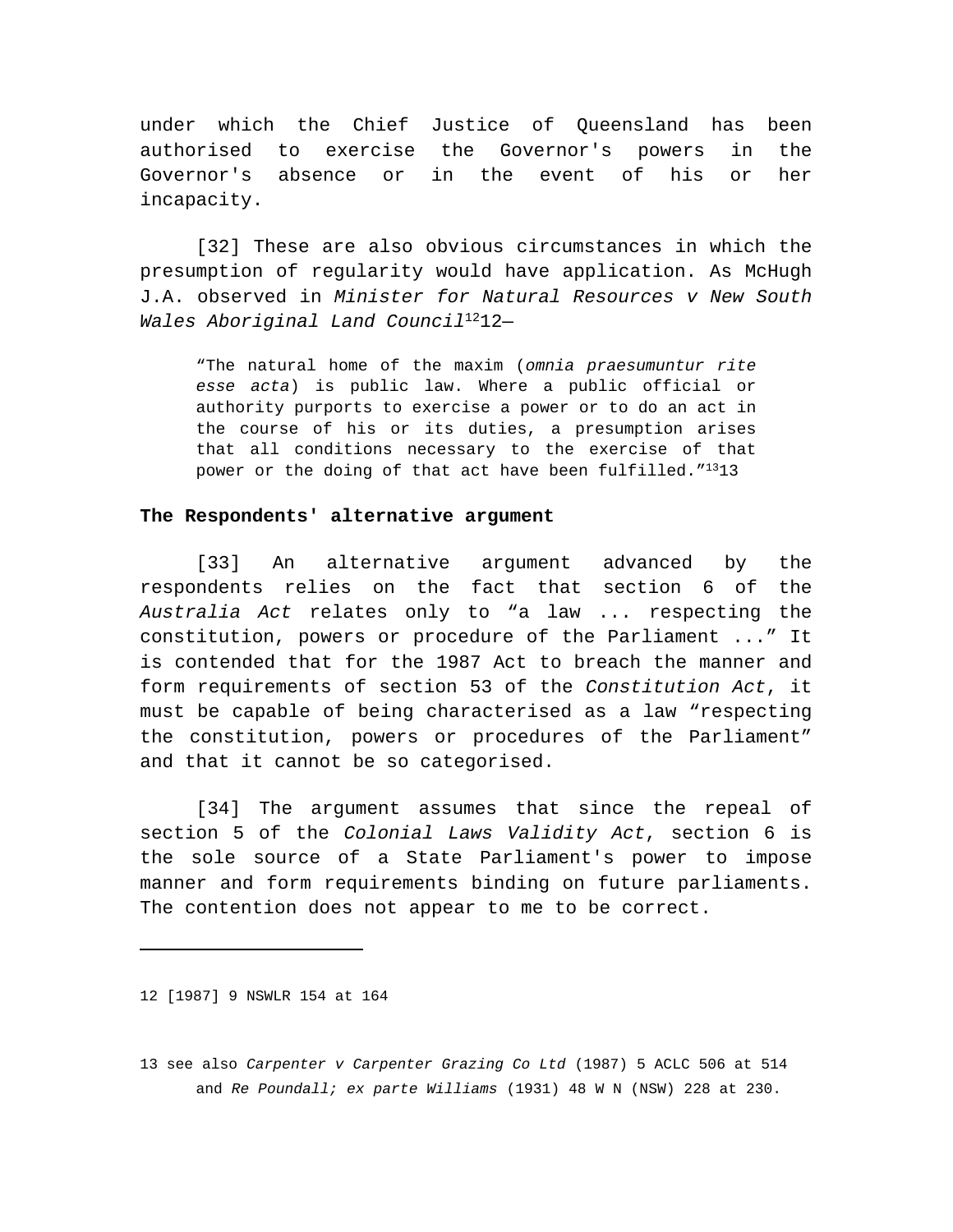[35] In *Clayton v Heffron*<sup>14</sup>14, Dixon CJ, McTiernan, Taylor and Windeyer JJ, in a joint judgment, concluded that a State Parliament also derived power to enact manner and form requirements from its power to make laws for the peace, welfare and good government of the State.<sup>15</sup>15

[36] In the joint judgment it is said at 250-251—

"But be that as it may, s. 5 of the *Constitution Act*, 1902-1956 appears on consideration to contain a sufficient power not only to change the bicameral system into a unicameral system but also to enable the resolution of disagreements between the two Houses by submitting an Act passed by the Assembly for the approval of the electors in substitution for the assent of the Council and moreover to include in the application of that legislative process Bills for the abolition of the Legislative Council and Bills otherwise falling within the description dealt with by s. 7A. The reasoning supporting this conclusion is indeed simple. It rests on the plain if very general words of s. 5 of the *Constitution Act*. The first paragraph of the section is as follows: "The Legislature shall, subject to the provisions of the *Commonwealth of Australia Constitution Act*, have power to make laws for the peace welfare and good government of New South Wales in all cases whatsoever." The expression "Legislature" is defined in s. 3 to mean the Sovereign with the consent of the Legislative Council and Legislative Assembly. ...

The first paragraph [of s.5] confers a complete and unrestricted power to make laws with reference to New South Wales. There is doubtless a territorial limitation implied in the reference to New South Wales but there is no limitation of subject matter. The laws may be constitutional or at the other extreme they may deal with subjects of little significance. Clearly the power extends to laws altering the *Constitution Act* itself: cf.

14 (1960) 105 CLR 214.

15 At 250-252.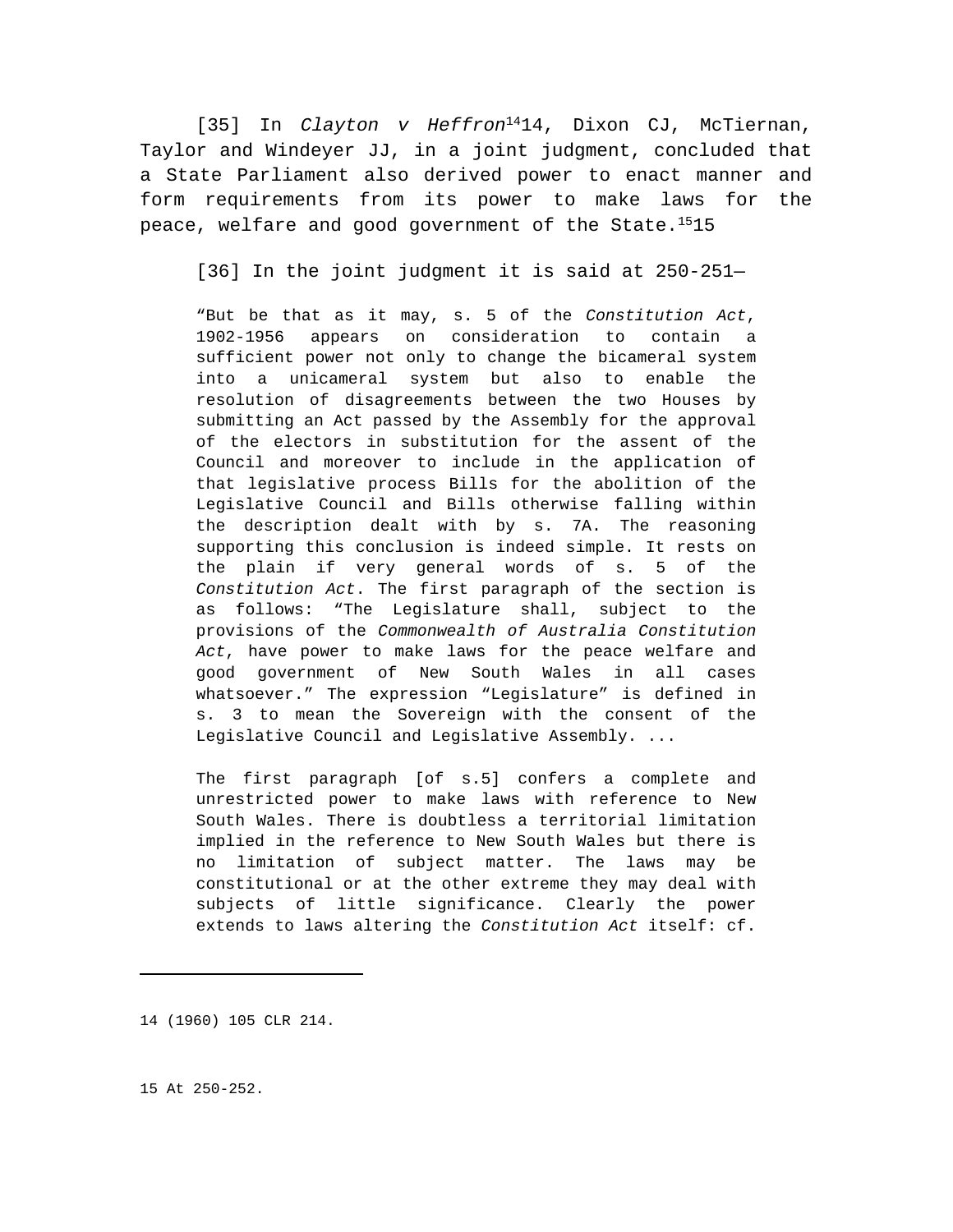*McCawley v. The King* (1920) AC 691, at pp. 703-706, 709; (1920) 28 CLR 106, at pp. 114-117, 120. ...

The purpose of the provision is to express the full legislative power of a State the authority of which is continued under ss. 106 and 107 of the Constitution of the Commonwealth. The Legislature was endowed with constituent as well as ordinary legislative power. Section 5 was of course enacted by the Legislature of New South Wales. But it was enacted in the exercise of the State's constituent legislative power and that in turn depended upon an existing source of authority. That existing source of authority consisted in the Imperial Act (18 & 19 Vict. c. 54), commonly called the *Constitution Statute* 1855, and the Act of the Colony as amended which forms the schedule of that statute, otherwise 17 Vict. No. 41, commonly called the *Constitution Act*. ...

But what matters here is that the two instruments contain the source whence the constituent power of the Legislature is derived. It is therefore enough to say that in intended pursuance of a power conferred by ss. 32 and 33 of 13 & 14 Vict. c. 59 upon the then Legislative Council to establish separate legislative Houses and the like the Legislative Council passed a Bill which was reserved for the Royal Assent. ..."

[37] Section 2 of the 1867 Act gives the Legislative Assembly "... power by and with the advice and consent of the said Assembly to make laws for the peace welfare and good government of the colony in all cases whatsoever". As was the case with section 5 of the *Constitution Act* 1902- 1956 (NSW), section 2 was enacted under the authority of Imperial Statute<sup>16</sup>16. The above observations in *Clayton v Heffron* are thus directly applicable to the position pertaining in Queensland.

[38] Having regard to the views expressed earlier by me, I do not find it necessary to decide this alternative argument but the preceding analysis suggests that the

<sup>16</sup> Order in Council made pursuant to Act 18 219 Vict., C. 54 sec 7.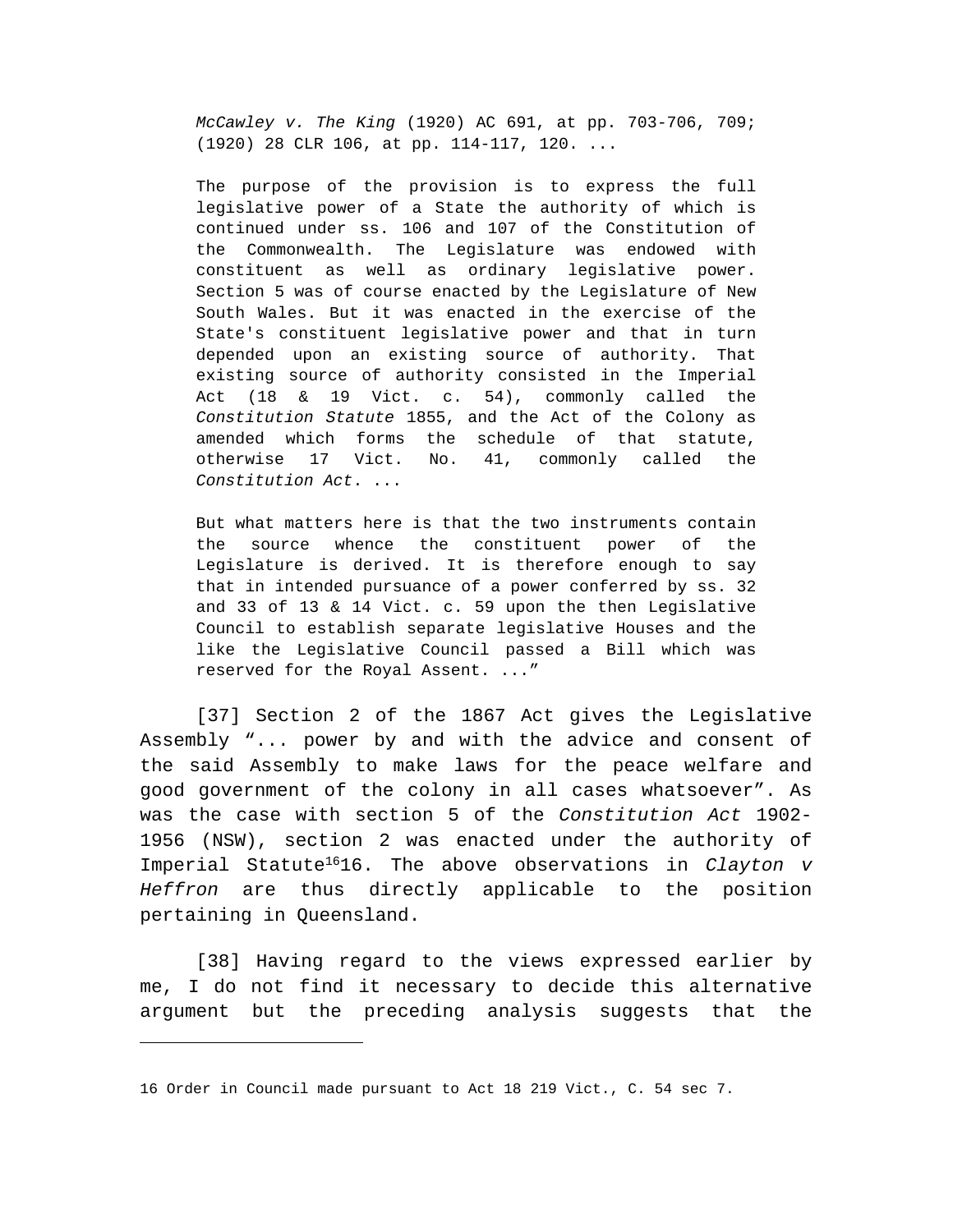correct issue is the one addressed by Ambrose J in *Sharples*, namely whether the Bill for the 1987 Act is one which expressly or impliedly provides for alteration in the *Office of Governor* or which expressly or impliedly affects any of sections 1, 2, 2A, 11A, 11B, 14 or 53 of the *Constitution Act*.

# **Conclusion**

[39] As Mr Skyring's proposed petition seeks relief directed to the efficacy of acts done under the *Electoral Act* 1992 and to invalidity allegedly resulting from invalidity of acts of the Governor in Council since the enactment of the 1987 Act, it is plain that the petition has no prospects of success. I am not satisfied that there is a prima facie ground for the proceedings Mr Skyring seeks to institute and therefore refuse leave for those proceedings to be instituted.

[40] I order that the application be dismissed and that the applicant pay the first respondents' costs including reserved costs of and incidental to the application fixed at \$3,000, and that the applicant pay the second respondent's costs including reserved costs of and incidental to the application fixed at \$1,200. The difference in amounts arises from the fact that the carriage of the matter on behalf of the respondents rested with the first respondent. Section 10 of the *Vexatious Litigants Act* requires the amount of costs awarded against the applicant on applications such as this to be fixed. I determined the amount of costs drawing on my own experience refreshed by general discussion with registry staff about the levels of assessed costs in chamber applications. The sums awarded are and are intended to be set at conservative levels. The material before me strongly suggests that Mr Skyring will be unable to satisfy any costs orders made against him and I did not wish to put the parties to unnecessary expense by inviting further submissions on costs.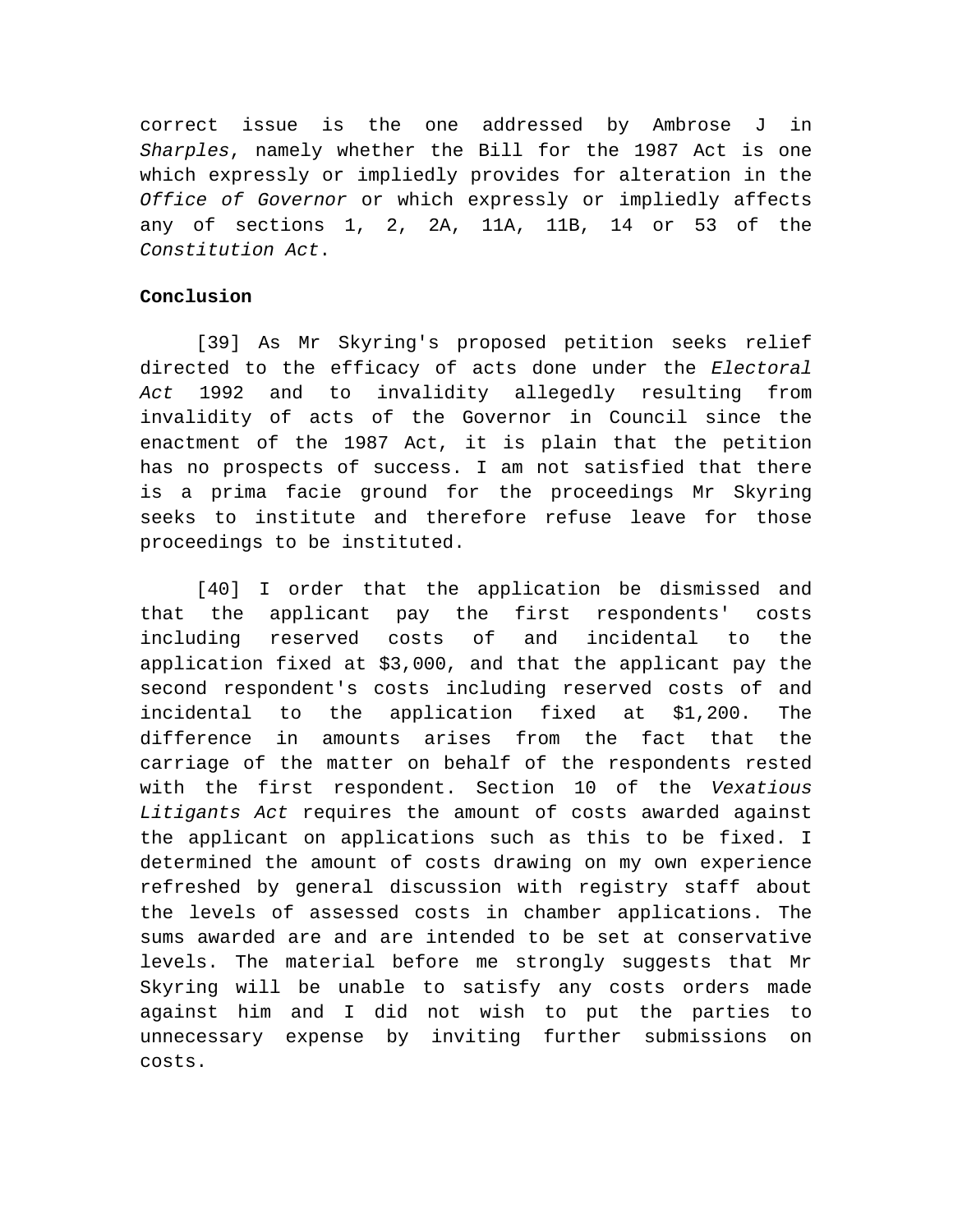[41] I note that, when this matter was mentioned before me in Supreme Court Chambers, there was discussion concerning the desirability of its being determined by a judge appointed before the coming into force of the 1987 Act. On reflection, it seemed to me that having regard to the scope of Mr Skyring's arguments, any judge, whenever appointed, would have at least an indirect interest in the outcome of the proceedings. That being the case, I saw no reason why I should not have determined the matter and, as matters turned out, it was administratively more convenient for the matter to be dealt with by a judge in the Civil list.

# TRANSCRIPT OF PROCEEDINGS

Copyright in this transcript is vested in the Crown. Copies thereof must not be made or sold without the written authority of the Director, State Reporting Bureau.

SUPREME COURT OF QUEENSLAND No S2028 of 2001

CIVIL JURISDICTION

MACKENZIE J

ALAN GEORGE SKYRING ALAN Applicant

and

ELECTORAL COMMISSION OF QUEENSLAND First Respondent

and

PETER DOUGLAS BEATTIE Second Respondent

BRISBANE

..DATE 06/06/2001

JUDGMENT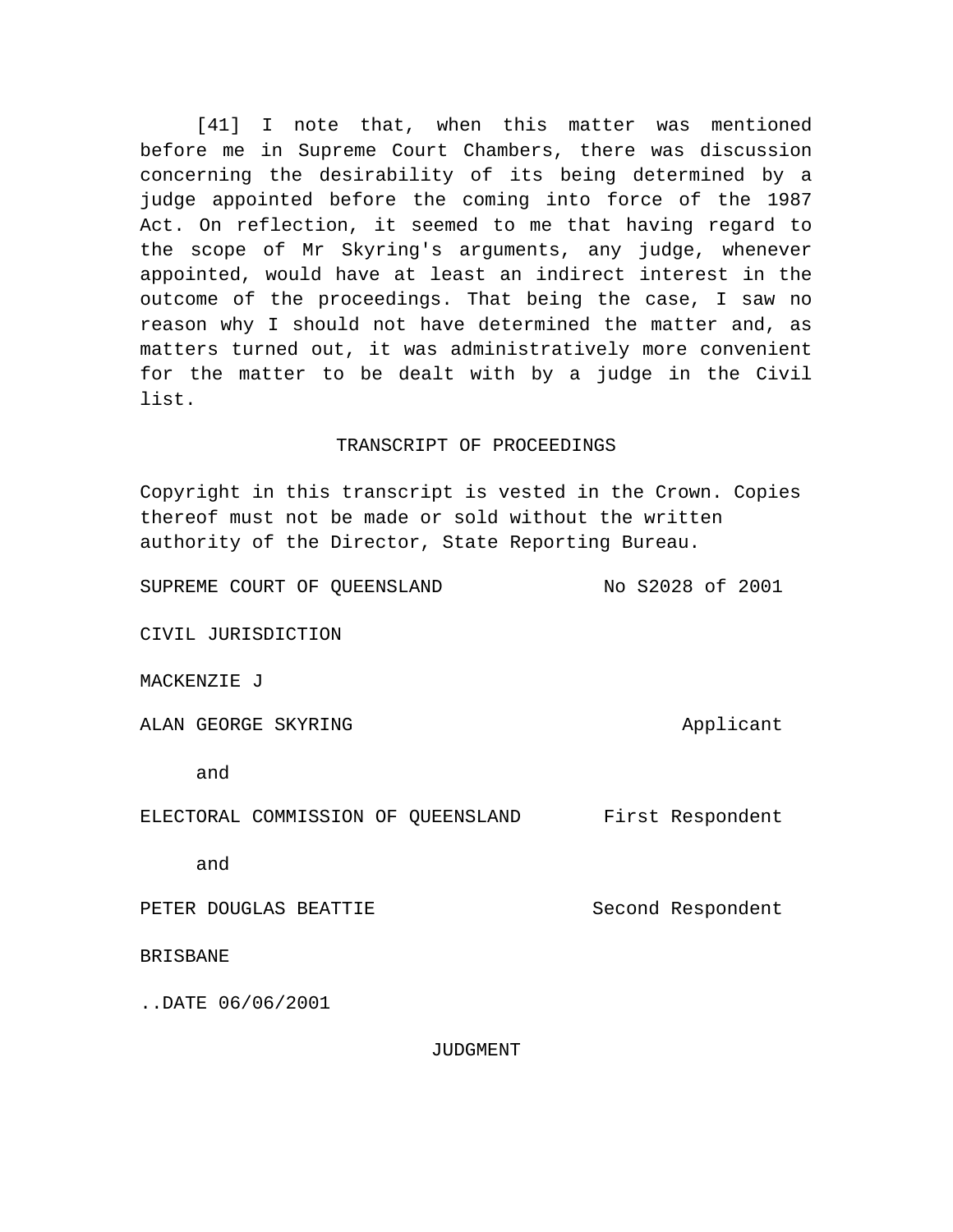HIS HONOUR: The order that I make is that it is declared and directed that the Registrar may refuse to accept the documents.

I publish my reasons.

-----

SUPREME COURT OF QUEENSLAND FILE NO: S2028 of 2001

CITATION: *Skyring v Electoral Commission of Qld & Anor* [2001] OSC 080

PARTIES:

ALAN GEORGE SKYRING (applicant)

v

ELECTORAL COMMISSION OF QUEENSLAND (first respondent)

and

PETER DOUGLAS BEATTIE (second respondent)

DIVISION: Trial Division

DELIVERED ON: 6 June 2001

DELIVERED AT: Brisbane

HEARING DATE: 1 June 2001

JUDGE: Mackenzie J

ORDER: It is declared and directed that the Registrar may refuse to accept the documents.

CATCHWORDS:

PROCEDURE - SUPREME COURT PROCEDURE - QUEENSLAND - PRACTICE UNDER RULES OF COURT - REGISTRY AND REGISTRARS - where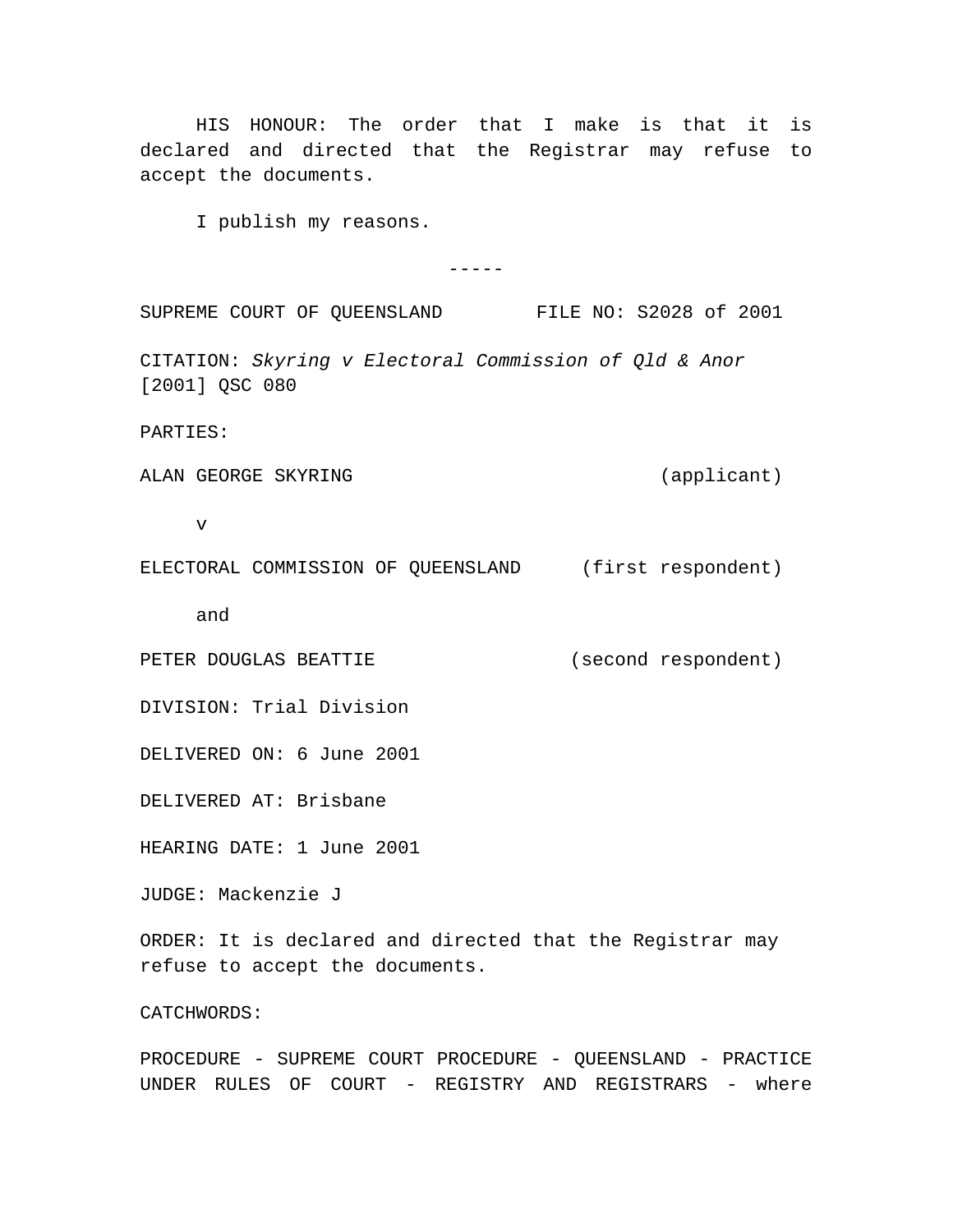applicant declared a vexatious litigant - whether Registrar can accept and register documents seeking leave to appeal against a costs order by a vexatious litigant - whether leave may be granted in accordance with s 9A *Vexatious Litigants Act* - whether application is expressly prohibited by s 9A(8) *Vexatious Litigants Act*.

*Vexatious Litigants Act* 1981 (Qld) s 2, s 9A, s 9A(6), s 9A(8)

APPEARANCES: Deputy-Registrar Mr J McNamara (*sol*.) Mr AG Skyring appearing on his own behalf.

[1] **MACKENZIE J**: Mr Skyring has been declared a vexatious litigant under the *Vexatious Litigants Act* 1981. He has sought to file documents in the Registry in consequence of the refusal with costs by Muir J to grant him leave to institute proceedings in the Court of Disputed Returns. The application presented in the Registry seeks leave to appeal against the costs order made by Muir J and "such further or other orders as to the court shall seem meet, having due regard for all of the circumstances of this case".

[2] In the proceedings before the Court of Disputed Returns he would wish to challenge the return of the second respondent as Member for Brisbane Central in the State Election held on 17 February 2001. Chesterman J had held that proceedings before the Court of Disputed Returns are "legal proceedings" within the meaning of s 2 of the *Vexatious Litigants Act*. In order to progress them Mr Skyring therefore needed leave from a judge.

[3] The procedure for an application for leave is set out in s 9A of the *Vexatious Litigants Act* 1981. Under s 9A(6) the application is decided in the absence of the parties. When an application is refused under s 9A(6) an application for leave may not be made in relation to that decision (s 9A(8)).